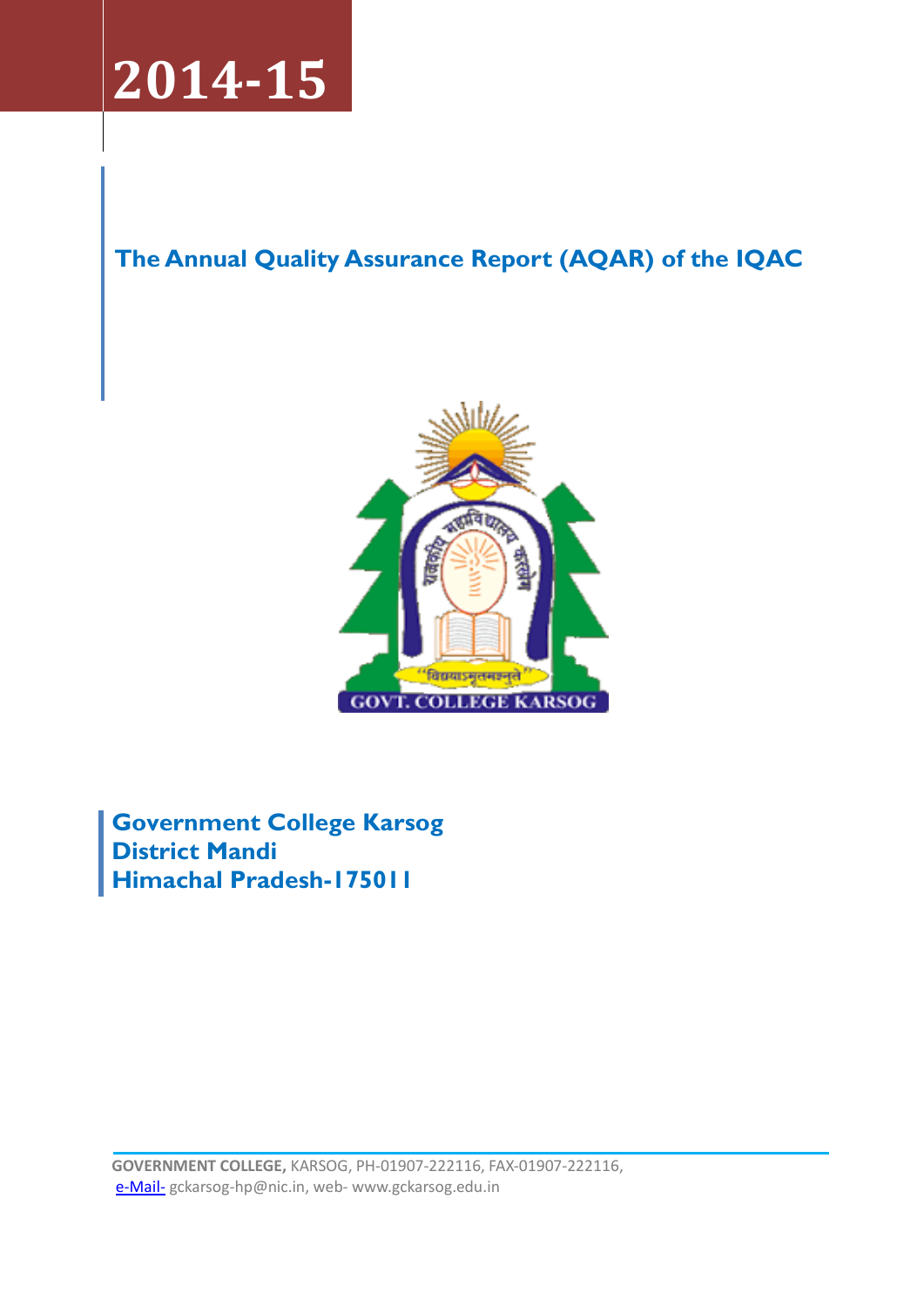# The Annual Quality Assurance Report (AQAR) of the IQAC

All NAAC accredited institutions will submit an annual self-reviewed progress report to NAAC, through its IQAC. The report is to detail the tangible results achieved in key areas, specifically identified by the institutional IQAC at the beginning of the academic year. The AQAR will detail the results of the perspective plan worked out by the IQAC. *(Note: The AQAR period would be the Academic Year. For example, July 1, 2014 to June 30, 2015)*

# Part – A

## 1. Details of the Institution

| 1.1 | Name of the Institution                              | GOVERNMENT COLLEGE KARSOG |  |
|-----|------------------------------------------------------|---------------------------|--|
| 1.2 | Address Line 1                                       | <b>GOVERNMENT COLLEGE</b> |  |
|     | Address Line 2                                       | <b>KARSOG</b>             |  |
|     | City/Town                                            | <b>KARSOG</b>             |  |
|     | <b>State</b>                                         | <b>HIMACHAL PRADESH</b>   |  |
|     | Pin Code                                             | 175011                    |  |
|     | Institution e-mail address                           | gckarsog-hp@nic.in        |  |
|     | Contact Nos.                                         | +91 1907 222 116          |  |
|     | Name of the Head of the Institution:                 | Dr. Kamal Kant            |  |
|     | Tel. No. with STD Code:                              | +91 1907 222 116          |  |
|     | Mobile:                                              | +91 94185 60134           |  |
|     | Name of the IQAC Co-ordinator:                       | Dr. Gulshan Mahajan       |  |
|     | Mobile:                                              | +91 94180 33424           |  |
|     | IQAC e-mail address:                                 | karsoggc@gmail.com        |  |
| 1.3 | NAAC Track ID (For ex. MHCOGN 18879):<br>ORCOGN12757 |                           |  |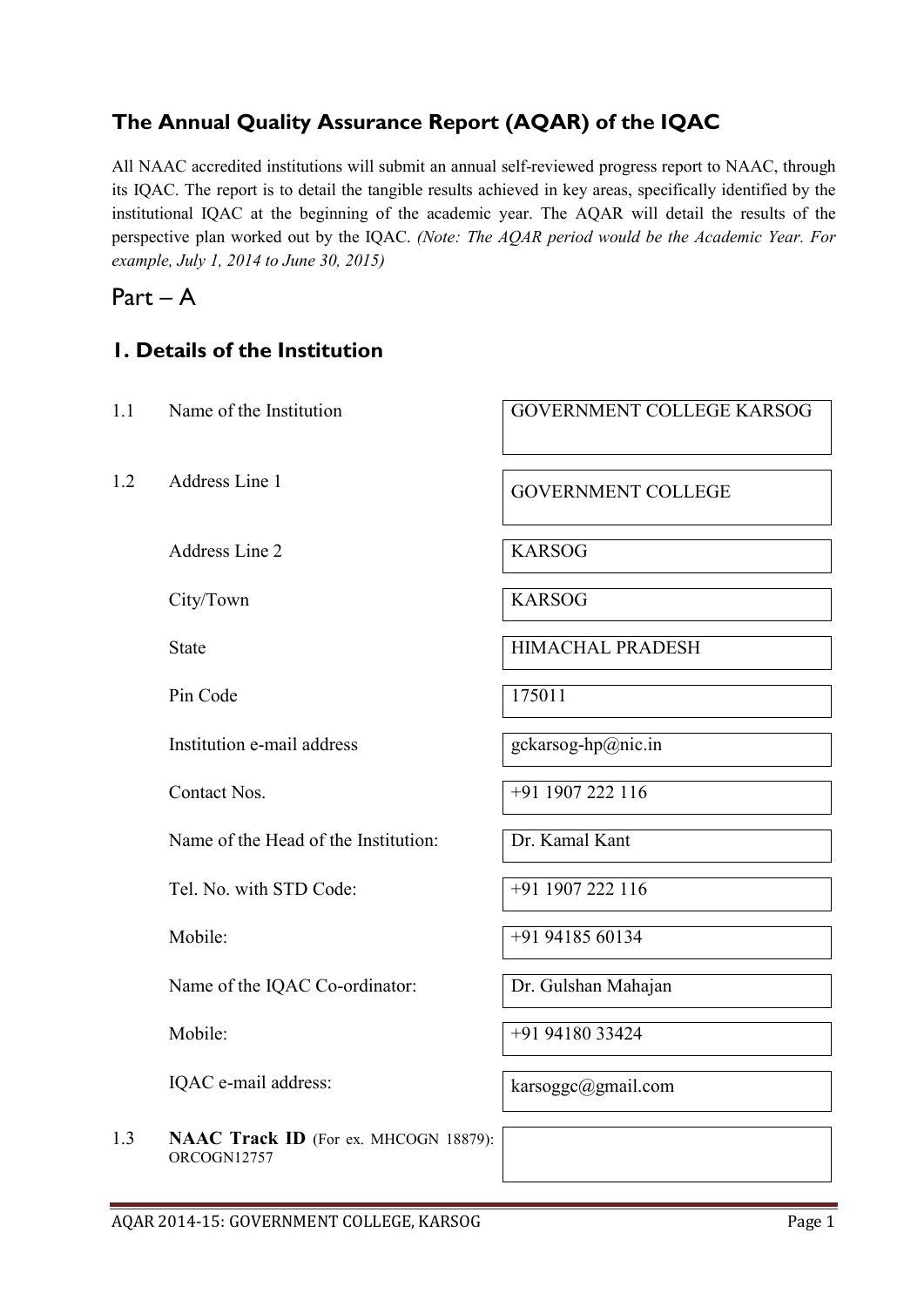## OR

- 1.4 NAAC Executive Committee No. & Date: *(For Example EC/32/A&A/143 dated 3-5- 2004. This EC no. is available in the right cornerbottom of your institution's Accreditation Certificate)*
- 1.5 Website address: www.gckarsog.edu.in

EC/56/A&A/102 dated 16-09-2016

Web-link of the AQAR: www.gckarsog.edu.in/AQAR.html

## 1.6 Accreditation Details

| Sl. No. | `vcle                       | Grade | CGPA | Year of<br>Accreditation | <b>Validity Period</b> |
|---------|-----------------------------|-------|------|--------------------------|------------------------|
|         | $\cdot$ <sup>st</sup> Cycle |       | 2.49 | 2011                     | UJ                     |

1.7 Date of Establishment of IQAC: DD/MM/YYYY | 20/07/2010

1.8 Details of the previous year's AQAR submitted to NAAC after the latest Assessment and

Accreditation by NAAC (*(for example AQAR 2010-11submitted to NAAC on 12-10-2011)*

| <b>SN</b>           | AOAR         | Dated (DD/MM/YYYY) |
|---------------------|--------------|--------------------|
| . .                 | AQAR-2011-12 | 25.08.2017         |
| $\cdot \cdot$<br>11 | AOAR-2012-13 | 25.08.2017         |
| $\cdots$<br>111     | AQAR-2013-14 | 25.08.2017         |

1.9 Institutional Status

| University                                                                | <b>State</b> | Central        | Private<br>Deemed |
|---------------------------------------------------------------------------|--------------|----------------|-------------------|
| <b>Affiliated College</b>                                                 | Yes<br>V     | N <sub>0</sub> |                   |
| <b>Constituent College</b>                                                | Yes          | No<br>ν        |                   |
| Autonomous college of UGC                                                 | Yes          | No<br>ν        |                   |
| Regulatory Agency approved Institution<br>(eg. AICTE, BCI, MCI, PCI, NCI) |              | Yes            | No<br>V           |
| Co-education<br>Type of Institution                                       | $\sqrt{ }$   | Men            | Women             |
|                                                                           | Urban        | Rural<br>V     | Tribal            |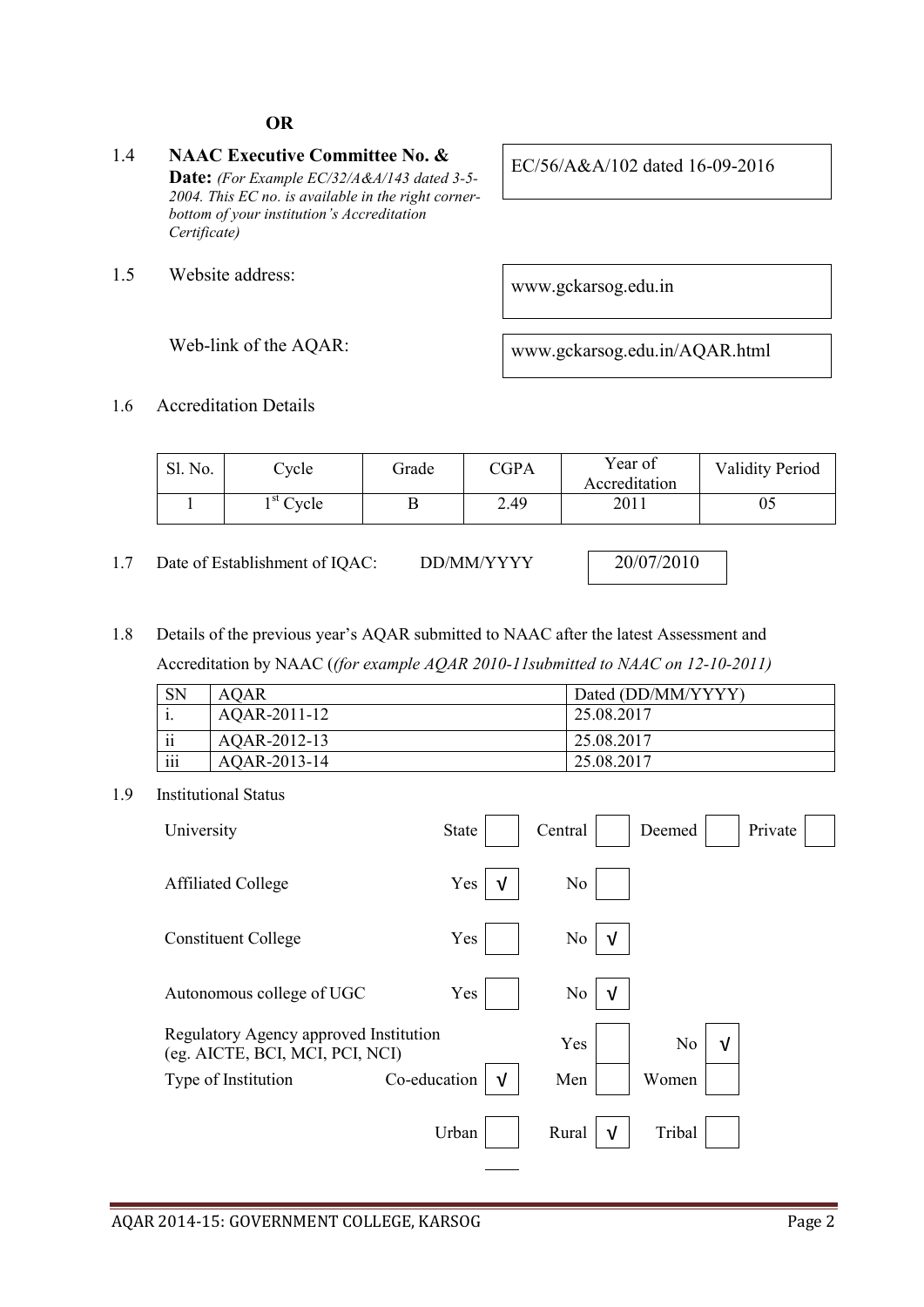|      | UGC 2(f)<br>Grant-in-aid<br><b>Financial Status</b>                               | Deemed                                   |
|------|-----------------------------------------------------------------------------------|------------------------------------------|
|      | Grant-in-aid + Self Financing                                                     | <b>Totally Self-financing</b>            |
| 1.10 | Type of Faculty/Programme                                                         |                                          |
|      | Science<br>Commerce<br>Arts<br>V                                                  | PEI (Phy. Edu)<br>Law                    |
|      | TEI (Edu)<br>Engineering<br>Health Science                                        | Management                               |
|      | Any Other (Specify)                                                               |                                          |
| 1.11 | Name of the Affiliating University (for the Colleges)                             | HIMACHAL PRADESH<br>UNIVERSITY, SHIMLA-5 |
| 1.12 | Special status conferred by Central/ State Government-- UGC/CSIR/DST/DBT/ICMR etc |                                          |
|      | Autonomy by State/Central Govt. / University                                      |                                          |
|      | University with Potential for Excellence                                          | <b>UGC-CPE</b>                           |
|      | <b>DST</b> Star Scheme                                                            | UGC-CE                                   |
|      | <b>UGC-Special Assistance Programme</b>                                           | DST-FIST                                 |
|      | UGC-Innovative PG programmes                                                      | Any other (Specify)                      |
|      | <b>UGC-COP Programmes</b>                                                         |                                          |
| 2.   | <b>IQAC Composition and Activities</b>                                            |                                          |
| 2.1  | No. of Teachers<br>3                                                              |                                          |
| 2.2  | No. of Administrative/Technical staff<br>$\overline{2}$                           |                                          |
| 2.3  | No. of students<br>1                                                              |                                          |
| 2.4  | No. of Management representatives<br>Nil                                          |                                          |
| 2.5  | No. of Alumni<br>Nil                                                              |                                          |
| 2.6  | No. of any other stakeholder and community representatives                        | 01                                       |
| 2.7  | No. of Employers/ Industrialists<br>Nil                                           |                                          |
| 2.8  | No. of other External Experts<br>01                                               |                                          |
| 2.9  | Total No. of members<br>08                                                        |                                          |

AQAR 2014-15: GOVERNMENT COLLEGE, KARSOG Page 3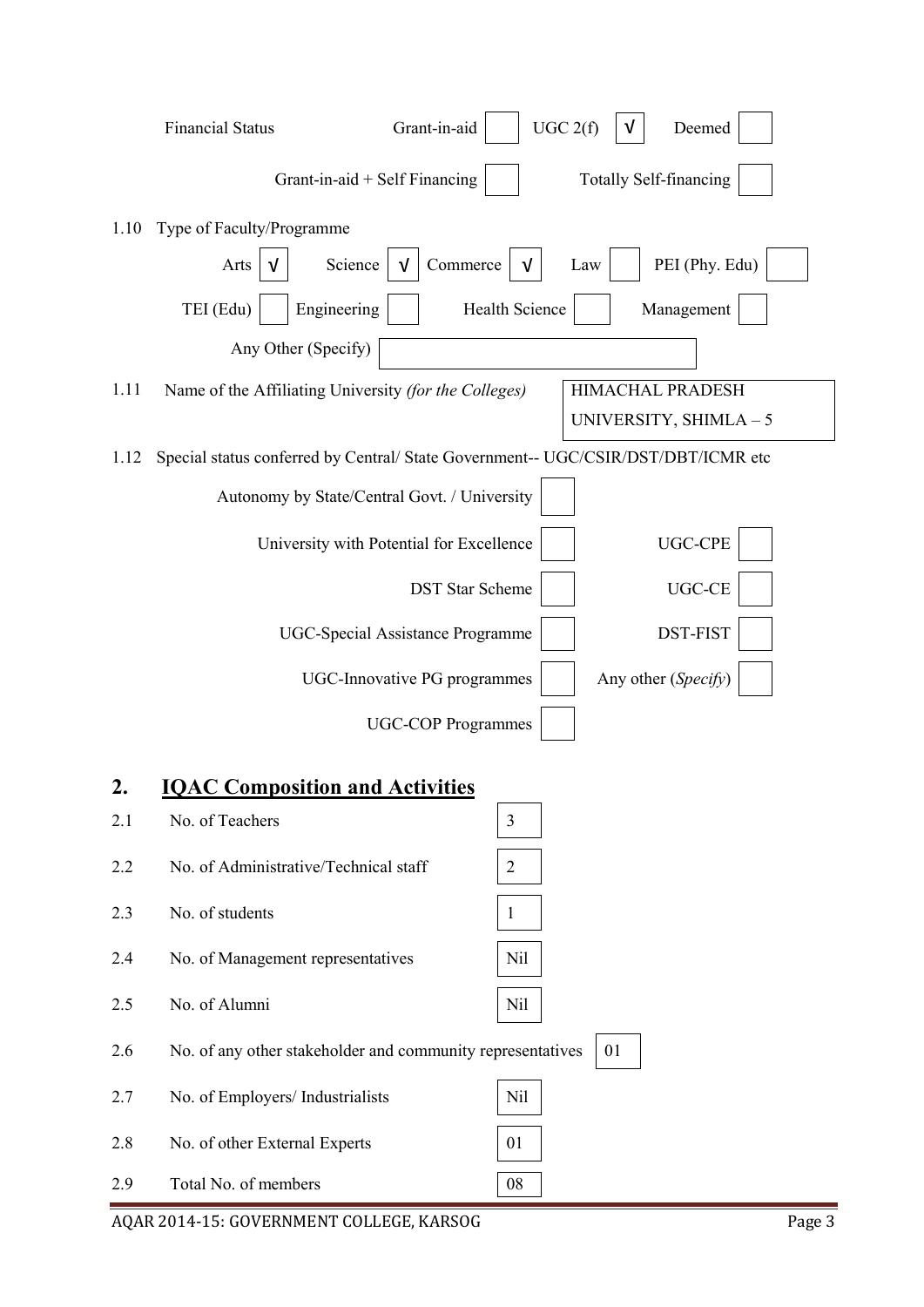| 2.10 | No. of IQAC meetings held<br>2                                                                                                        |
|------|---------------------------------------------------------------------------------------------------------------------------------------|
| 2.11 | No. of meetings with various stakeholders<br>No.<br>3<br>Faculty                                                                      |
|      | Nil<br>Non-Teaching Staff Students<br>Alumni<br>Others<br>2                                                                           |
| 2.12 | Has IQAC received any funding from UGC during the year?<br>Yes<br>No                                                                  |
|      | If yes, mention the amount                                                                                                            |
| 2.13 | Seminars and Conferences (only quality related)                                                                                       |
|      | (i) No. of Seminars/Conferences/Workshops/Symposia organized by the IQAC                                                              |
|      | Institution<br>Total Nos.<br>International<br>National<br>Nil<br>N <sub>il</sub><br>Nil<br><b>Nil</b><br><b>State</b><br>Nil<br>Level |
|      | (ii) Themes                                                                                                                           |
| 2.14 | Significant Activities and contributions made by IQAC                                                                                 |
|      | Formulating plan of action and ensuring the execution of project thereof.                                                             |
|      | Providing of additional rooms in the campus<br>$\bullet$                                                                              |
|      | Upgrading of college library by subscription to e-journals                                                                            |
|      | Creating opportunities for students to engage in community services                                                                   |

- Sensitizing students about ecological and environmental issues
- 2.15 Plan of Action by IQAC/Outcome (*The plan of action chalked out by the IQAC in the beginning of the year towards quality enhancement and the outcome achieved by the end of the year \**)

| Plan of Action                                                                                                                                                   | Achievements                                                                                                                                                                                                                                                                                                                                                                                                                                                                                                                                           |  |  |
|------------------------------------------------------------------------------------------------------------------------------------------------------------------|--------------------------------------------------------------------------------------------------------------------------------------------------------------------------------------------------------------------------------------------------------------------------------------------------------------------------------------------------------------------------------------------------------------------------------------------------------------------------------------------------------------------------------------------------------|--|--|
| additional<br>for<br>To<br>construct<br>classrooms<br>Department of English for smooth conduct of<br><b>PG Classes</b><br>To promote study environment in campus | A partitioning of existing rooms was done and<br>separate classrooms for English and Music<br>departments were created<br>$\triangleright$ New books and equipment were<br>purchased.<br>$\triangleright$ New magazines and newspapers were<br>subscribed in library.<br>Students were motivated for use of<br>≻<br>library and group discussions.<br>The efforts were fruitful and Miss<br>≻<br>Jyoti Sharma of MA English got first<br>position in HP University and was<br>awarded Gold Medal.<br>$\triangleright$ Miss Rajni Kumari of Bachelor of |  |  |
|                                                                                                                                                                  | Arts got $8th$ position in HP University.                                                                                                                                                                                                                                                                                                                                                                                                                                                                                                              |  |  |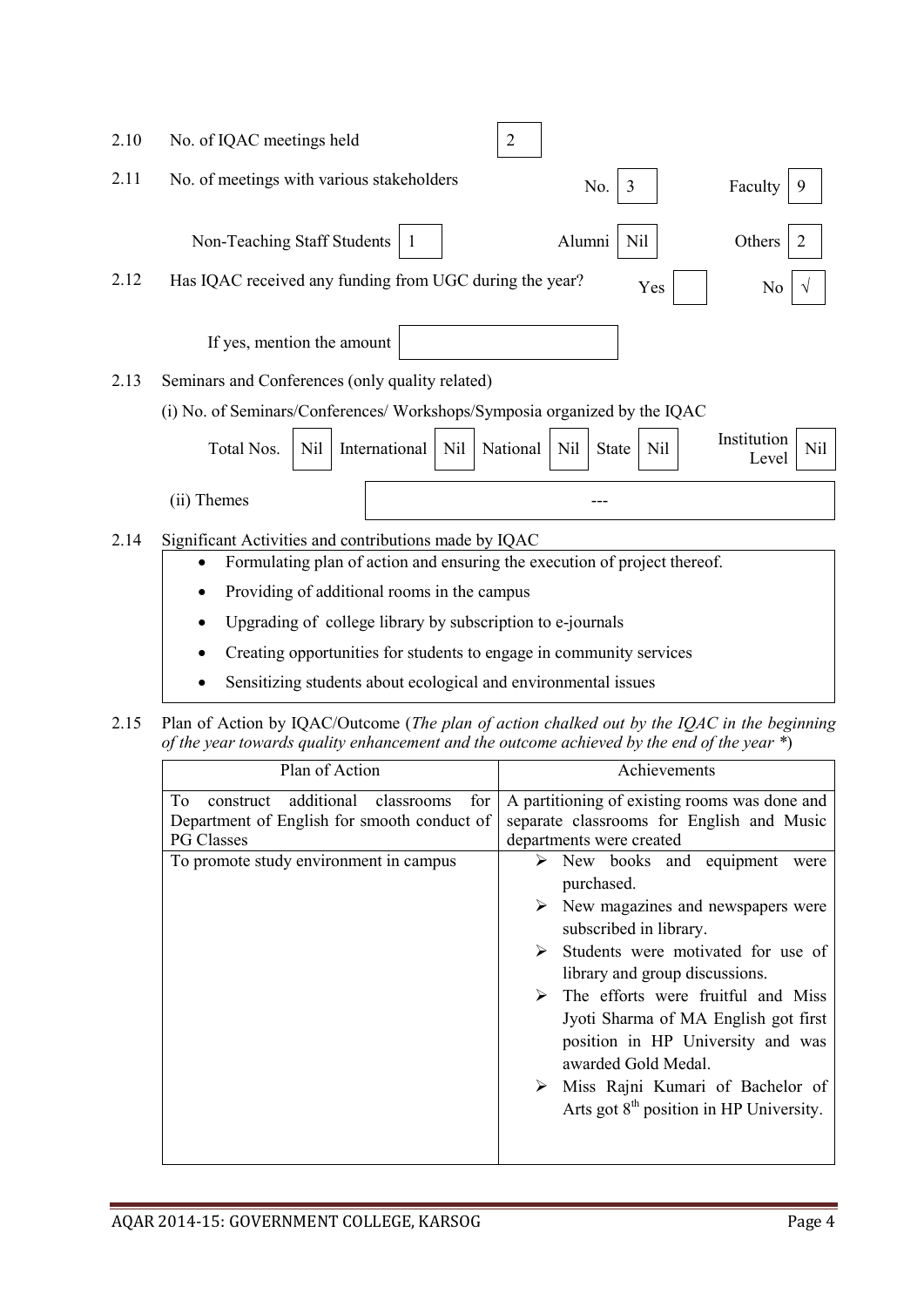| To focus on extra-curricular activities for the<br>students                             | students were<br>selected<br>⋗<br>Four<br>to<br>participate in Republic Day Parade at<br>New Delhi.                                                                                        |
|-----------------------------------------------------------------------------------------|--------------------------------------------------------------------------------------------------------------------------------------------------------------------------------------------|
|                                                                                         | Cadet Sunita commanded North Zone<br>➤<br>in Pradhan Mantri Rally.                                                                                                                         |
|                                                                                         | Three NCC students were selected as<br>≻<br>Best Cadets by HP NCC battalion<br>Solan and they were also awarded<br>cash prize                                                              |
|                                                                                         | $\triangleright$ Six NSS students participated in 10<br>days adventure camp organised by<br>Atal Bihari Mountaineering Institute,<br>Manali.                                               |
|                                                                                         | $\triangleright$ Two NSS students participated in<br>National Youth Convention held at<br>Assam.                                                                                           |
|                                                                                         | $\triangleright$ Two NSS students participated in<br>Debate and Declamation held<br>at<br>Jammu.                                                                                           |
|                                                                                         | $\triangleright$ Students got positions in Mime,<br>Mimicry and Classical Song in inter<br>college youth festivals.                                                                        |
|                                                                                         | $\triangleright$ College Kho-Kho team got third<br>position in HPU Inter College Kho-<br>Kho(men) event and two students of<br>the team got selected for Inter<br>University Championship. |
|                                                                                         | $\triangleright$ Bhupender and Sunita won bronze<br>medals<br>Inter-College Boxing<br>in<br>Championship.                                                                                  |
| To promote participation of faculty in faculty<br>development programmes and to promote | One paper of faculty (Chemistry) got<br>≻                                                                                                                                                  |
| research                                                                                | published in international journal.<br>Eight faculty members participated in<br>➤                                                                                                          |
|                                                                                         | conferences/seminars and they also                                                                                                                                                         |
|                                                                                         | presented their papers.                                                                                                                                                                    |
| To renovate and provide safety grills to the                                            | An amount of Rs. 5 lakhs was spent in<br>↘                                                                                                                                                 |
| classrooms of first and second floor                                                    | painting and repairing roof and<br>providing grills in the classrooms.                                                                                                                     |
|                                                                                         |                                                                                                                                                                                            |

*\* Attach the Academic Calendar of the year as Annexure.*

| 2.16 | Whether the AQAR was placed in statutory body                                                                                                                    | Yes<br>$\overline{N}$ <sup>0</sup>      |
|------|------------------------------------------------------------------------------------------------------------------------------------------------------------------|-----------------------------------------|
|      | Management<br>Syndicate                                                                                                                                          | Any other Body $\vert \mathbf{V} \vert$ |
|      | Provide the details of the action taken                                                                                                                          |                                         |
|      | Different proposals as in 2.15 above were discussed in the staff meeting and finalised.<br>Specially designated committees were constituted to execute the same. |                                         |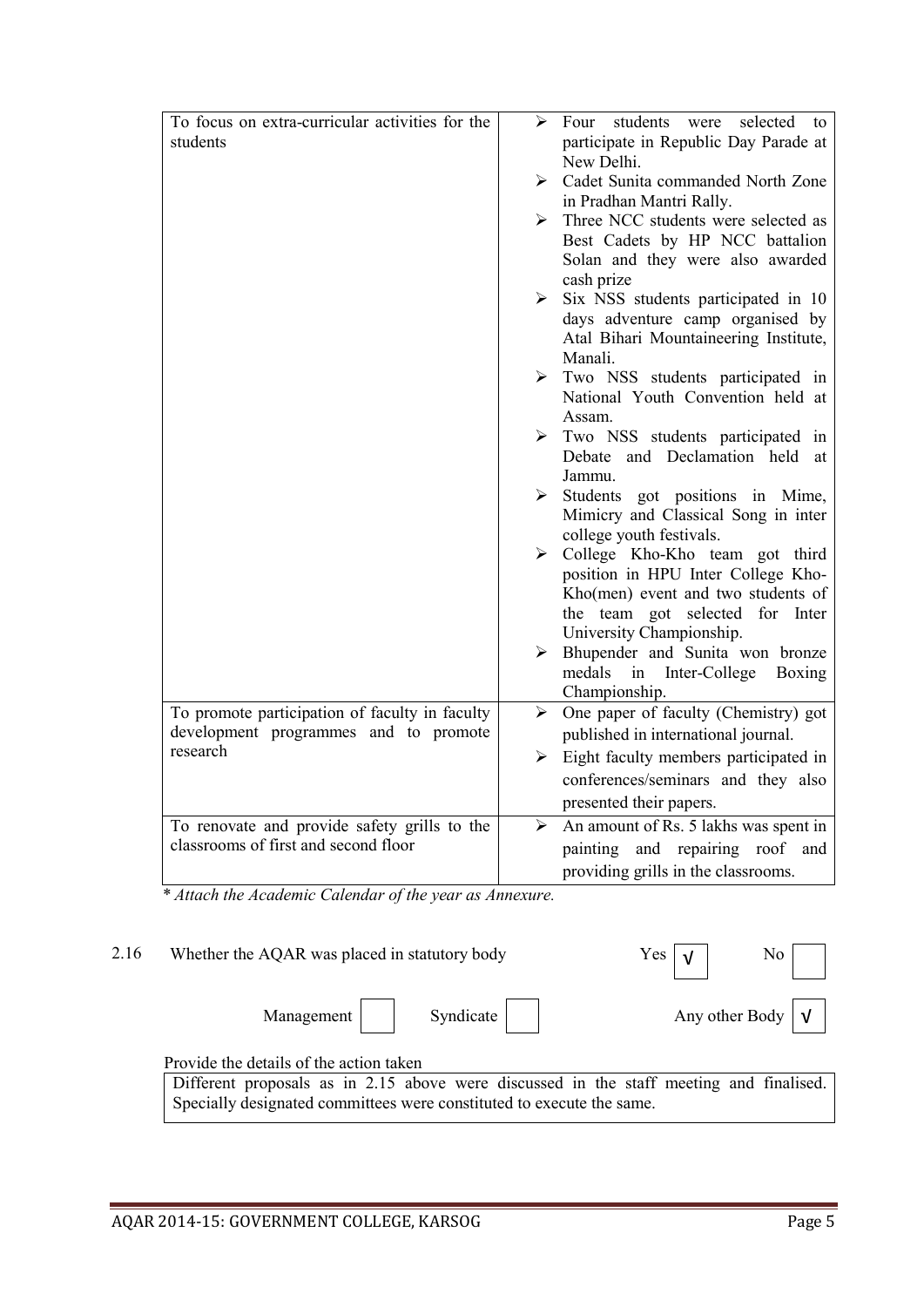# Part – B Criterion – I

# 1. Curricular Aspects

1.1 Details about Academic Programmes

| Level of the<br>Programme   | Number of<br>existing<br>Programmes | Number of<br>programmes added<br>during the year | Number of<br>self-financing<br>programmes | Number of value<br>added / Career<br>Oriented<br>programmes |
|-----------------------------|-------------------------------------|--------------------------------------------------|-------------------------------------------|-------------------------------------------------------------|
| PhD                         |                                     |                                                  |                                           |                                                             |
| PG                          | 01                                  |                                                  |                                           |                                                             |
| <b>UG</b>                   | 03                                  |                                                  |                                           |                                                             |
| PG Diploma                  |                                     |                                                  |                                           |                                                             |
| <b>Advanced Diploma</b>     |                                     |                                                  |                                           |                                                             |
| Diploma                     |                                     |                                                  |                                           |                                                             |
| Certificate                 |                                     |                                                  |                                           |                                                             |
| Others                      |                                     |                                                  | ---                                       |                                                             |
| <b>Total</b>                | 04                                  |                                                  |                                           |                                                             |
| $-7.77$ , $-1.77$ , $-1.77$ |                                     |                                                  |                                           |                                                             |

| . .<br>. . | $- - -$ | --- | --- | $- - -$ |
|------------|---------|-----|-----|---------|
|            | $- - -$ | --- | --- | $- - -$ |
|            |         |     |     |         |

## 1.2 (i) Flexibility of the Curriculum: CBCS/Core/Elective option / Open options (ii) Pattern of programmes:

|     |                                                                                                       | Pattern                                                                      | Number of programmes                                                        |  |
|-----|-------------------------------------------------------------------------------------------------------|------------------------------------------------------------------------------|-----------------------------------------------------------------------------|--|
|     |                                                                                                       | Semester                                                                     | 03                                                                          |  |
|     |                                                                                                       | Trimester                                                                    |                                                                             |  |
|     |                                                                                                       | Annual                                                                       | 01                                                                          |  |
| 1.3 | Feedback from stakeholders*<br>(on all aspects)                                                       | Alumni                                                                       | Students<br>Employers<br>Parents<br>V<br>v                                  |  |
|     |                                                                                                       | Mode of feedback:<br>Online<br>Manual<br>Co-operating schools (for PEI)<br>Ν |                                                                             |  |
|     | *Please provide an analysis of the feedback in the Annexure                                           |                                                                              |                                                                             |  |
| 1.4 | Whether there is any revision/update of regulation or syllabi, if yes, mention their salient aspects. |                                                                              |                                                                             |  |
|     | <b>NA</b>                                                                                             |                                                                              |                                                                             |  |
| 1.5 |                                                                                                       |                                                                              | Any new Department/Centre introduced during the year. If yes, give details. |  |

NA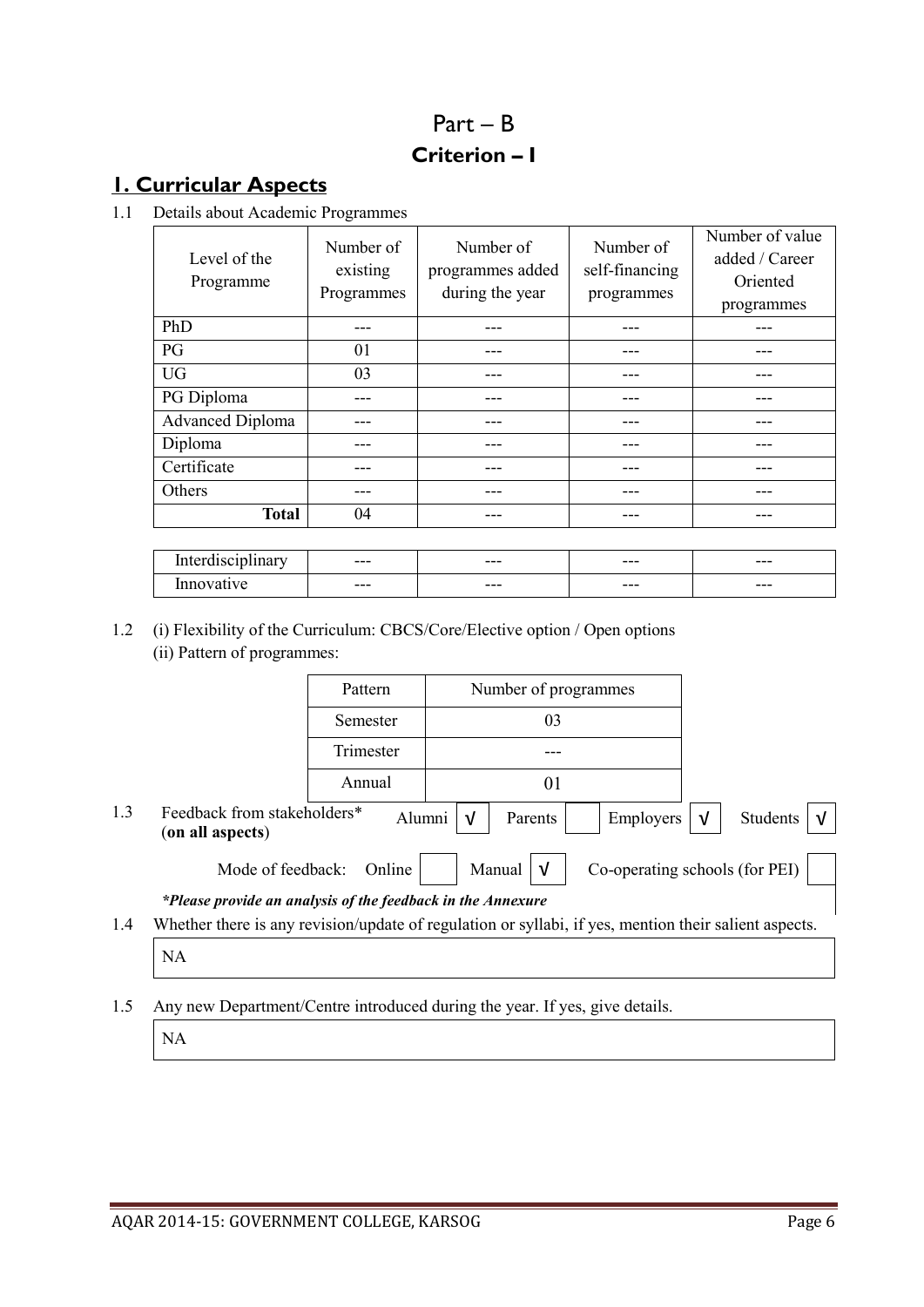## Criterion – II

Asst.

## 2. Teaching, Learning and Evaluation

2.1 Total No. of permanent faculty

| Total | Assistant  | Associate  | Professors   Others |  |
|-------|------------|------------|---------------------|--|
|       | Professors | Professors |                     |  |
|       |            |            |                     |  |
|       |            |            |                     |  |
|       |            |            |                     |  |

- 2.2 No. of permanent faculty with Ph.D.
- 2.3 No. of Faculty Positions Recruited (R) and Vacant (V) during the year
- 2.4 No. of Guest and Visiting faculty and Temporary faculty

|       | Professors | Professors |          |   |  |  |           |   |  |
|-------|------------|------------|----------|---|--|--|-----------|---|--|
|       |            |            |          | R |  |  |           | R |  |
|       |            |            |          |   |  |  |           |   |  |
|       |            |            |          |   |  |  |           |   |  |
|       |            |            |          |   |  |  |           |   |  |
| Guest |            |            | Visiting |   |  |  | Temporary |   |  |
|       |            |            |          |   |  |  |           |   |  |

Professors Others Total

2.5 Faculty participation in conferences and symposia:

| No. of Faculty   | International level | National level | State level |
|------------------|---------------------|----------------|-------------|
| Attended         |                     |                |             |
| Presented papers |                     |                |             |
| Resource Persons |                     |                |             |

Associate Professors

2.6 Innovative processes adopted by the institution in Teaching and Learning:

A Conference hall was furnished with modern furniture and podium.

- 2.7 Total No. of actual teaching days during this academic year
- 2.8 Examination/ Evaluation Reforms initiated by the Institution (*for example: Open Book Examination, Bar Coding, Double Valuation, Photocopy, Online Multiple Choice Questions*)
- 2.9 No. of faculty members involved in curriculum restructuring/revision/syllabus development as member of Board of Study/Faculty/Curriculum Development workshop

140

Mid-Term Tests, Class Tests and Assignments/Seminars

| Board of<br>Study | Faculty<br>Development<br>workshop | Curriculum<br>Development<br>workshop |
|-------------------|------------------------------------|---------------------------------------|
|                   |                                    |                                       |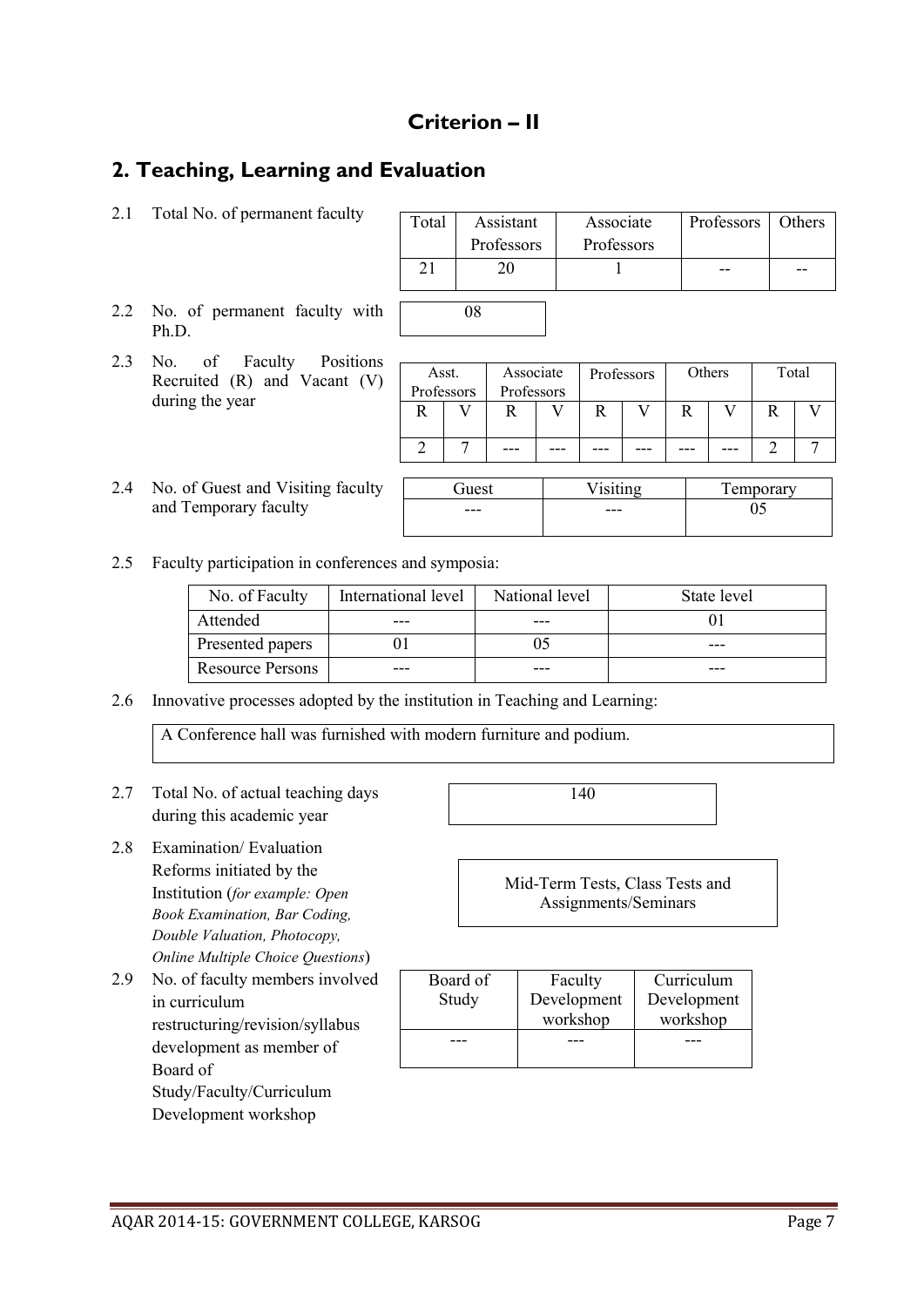| 2.10 Average percentage of |     |
|----------------------------|-----|
| attendance of students     | 88% |

2.11

| <b>Class</b> | College % | University % | Variation in % |
|--------------|-----------|--------------|----------------|
| B.A. I       | 100       | <b>NA</b>    | <b>NA</b>      |
| B.A.II       | 93.62     | 72.64        | $+20.98$       |
| B.A. III     | 93.77     | 85.66        | $+8.11$        |
| B. Com. I    | 100       | <b>NA</b>    | <b>NA</b>      |
| B.Com. II    | 35.80     | 59.31        | $-23.51$       |
| B.Com. III   | 100       | 97.09        | $+02.91$       |
| B.Sc. I      | 100       | <b>NA</b>    | <b>NA</b>      |
| B.Sc. II     | 94.41     | 69.15        | $+25.26$       |
| B.Sc. III    | 95.83     | 98.02        | $-02.19$       |
| M.A. English | 100       | <b>NA</b>    | <b>NA</b>      |

2.12 How does IQAC Contribute/Monitor/Evaluate the Teaching & Learning processes: Feedback from Teachers, Parents and Students

2.13 Initiatives undertaken towards faculty development

Faculty are encouraged to participate in seminars, conferences and workshops and undertake research projects. Admissible leave, library and online resources are provided to them towards this end.

| <b>Faculty / Staff Development Programmes</b>  | <b>Number of faculty benefitted</b> |
|------------------------------------------------|-------------------------------------|
| Refresher courses                              |                                     |
| UGC – Faculty Improvement Programme            |                                     |
| HRD programmes                                 |                                     |
| Orientation programmes                         |                                     |
| Faculty exchange programme                     |                                     |
| Staff training conducted by the university     |                                     |
| Staff training conducted by other institutions | 05                                  |
| Summer / Winter schools, Workshops, etc.       |                                     |
| Others                                         |                                     |

## 2.14 Details of Administrative and Technical staff

| Category               | Number of<br>Permanent<br>Employees | Vacant<br>Positions | Number of Number of permanent<br>positions filled during the<br>Year | Number of<br>positions filled<br>temporarily |
|------------------------|-------------------------------------|---------------------|----------------------------------------------------------------------|----------------------------------------------|
| Administrative Staff   |                                     | 02                  |                                                                      |                                              |
| <b>Technical Staff</b> | 16                                  | 02                  |                                                                      |                                              |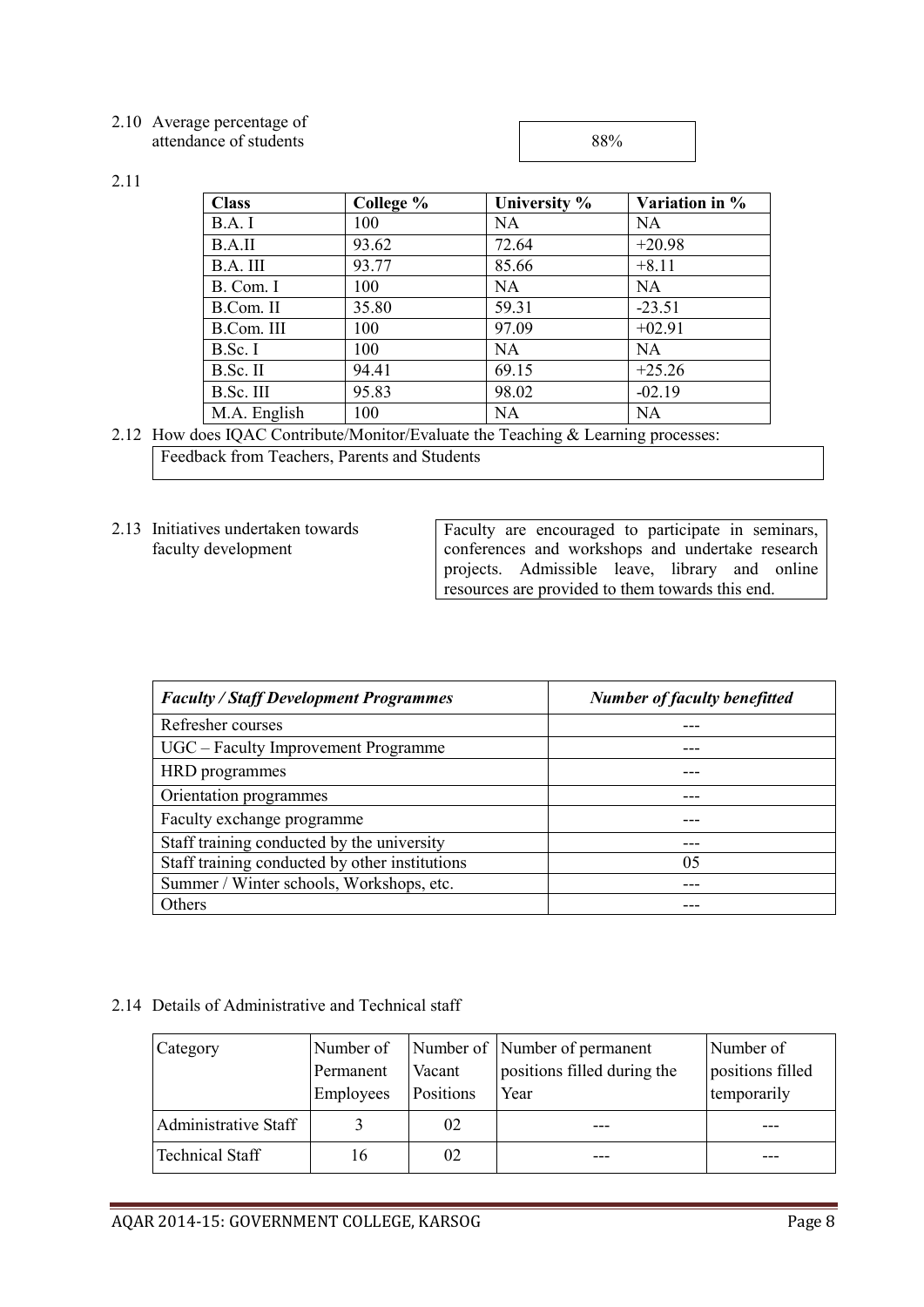## Criterion – III

## 3. Research, Consultancy and Extension

- 3.1 Initiatives of the IQAC in Sensitizing/Promoting Research Climate in the institution
	- IQAC regularly informs and encourages the faculty members to apply for different conferences/symposiums and present paper. Faculty is provided with 14 days special leave to attend the same.
	- $\triangleright$  The college authorities provide all necessary support including e-journals, library and internet support for carrying out research work.

#### 3.2 Details regarding major projects

|                        | Completed | Ongoing | Sanctioned | Submitted |
|------------------------|-----------|---------|------------|-----------|
| Number                 | Nil       | Nil     | Nil        | Nil       |
| Outlay in<br>Rs. Lakhs | ---       | ---     | ---        | ---       |

#### 3.3 Details regarding minor projects

|                         | ∠ompleted | $\bullet$<br>Jngoing | Sanctioned | Submitted |
|-------------------------|-----------|----------------------|------------|-----------|
| umber                   | -----     | ------               | -----      | -----     |
| Re<br>Dutlav in<br>akhs | -----     | ------               | -----      | -----     |

#### 3.4 Details on research publications

|                          | International | National | Others |
|--------------------------|---------------|----------|--------|
| Peer Review Journals     |               |          |        |
| Non-Peer Review Journals |               |          |        |
| e-Journals               |               |          |        |
| Conference proceedings   | 14            |          |        |

## 3.5 Details on Impact factor of publications:

|  | $\sim$<br>www | ------ | ----- | 10Y<br>$\sim$ | ------ | ד זמ<br>υμ<br>$\alpha$<br>าา | ------ |  |
|--|---------------|--------|-------|---------------|--------|------------------------------|--------|--|
|--|---------------|--------|-------|---------------|--------|------------------------------|--------|--|

3.6 Research funds sanctioned and received from various funding agencies, industry and other organisations

| Nature of the Project                                                   | Duration | Name of the    | Total grant | Received |
|-------------------------------------------------------------------------|----------|----------------|-------------|----------|
|                                                                         | Year     | funding Agency | sanctioned  |          |
| Major projects                                                          |          |                |             |          |
| Minor Projects                                                          |          |                |             |          |
| <b>Interdisciplinary Projects</b>                                       |          |                |             |          |
| Industry sponsored                                                      |          |                |             |          |
| Projects sponsored by the                                               |          |                |             |          |
| University/College                                                      |          |                |             |          |
| Students research projects<br>(other than compulsory by the University) |          |                |             |          |
| Any other (Specify)                                                     |          |                |             |          |
| Total                                                                   |          |                |             |          |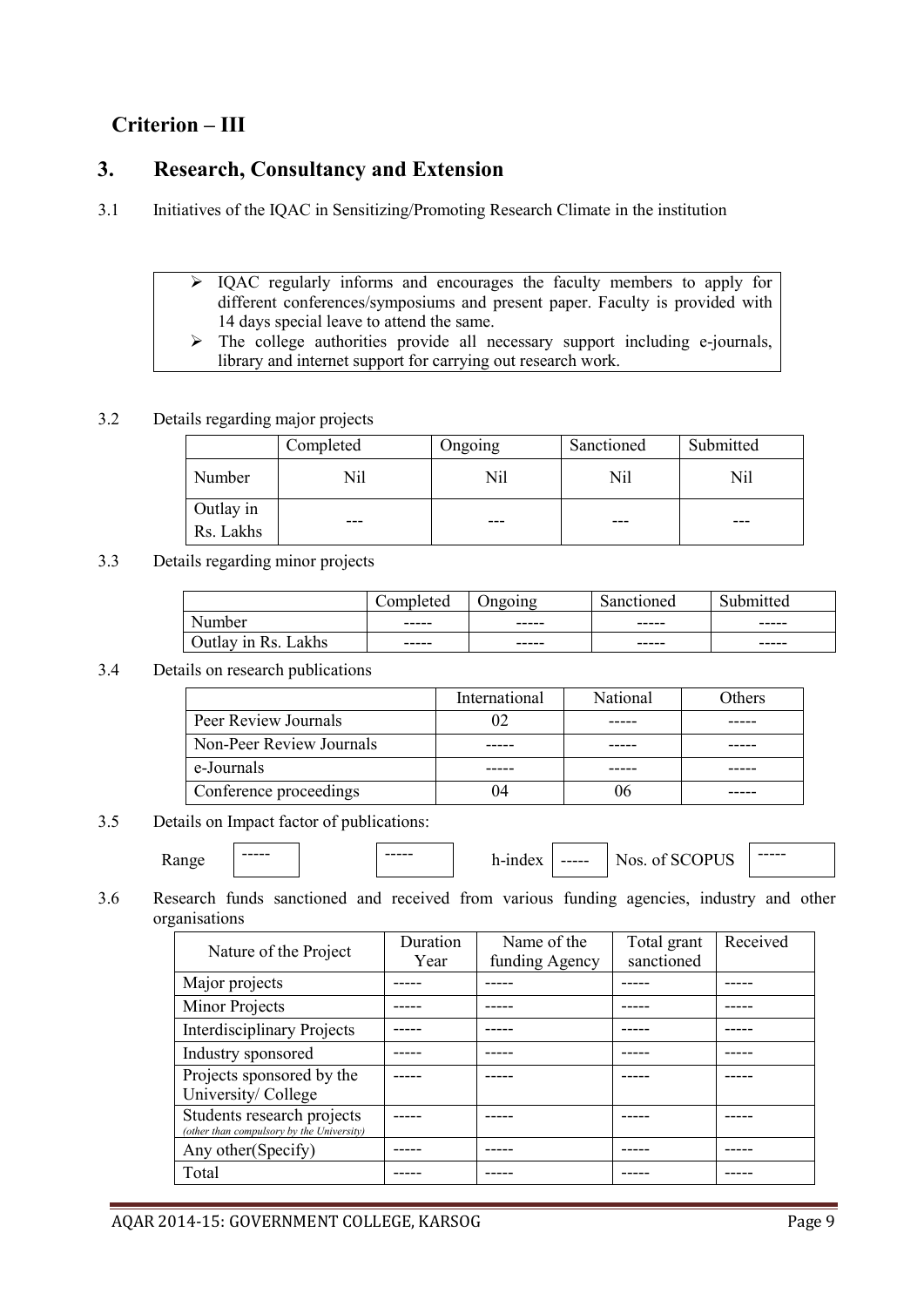| 3.7  | No. of books<br>i) With ISBN No.<br>published                                                                |                |                | 02                                     | <b>Chapters in Edited Books</b> |                        | 01              |
|------|--------------------------------------------------------------------------------------------------------------|----------------|----------------|----------------------------------------|---------------------------------|------------------------|-----------------|
|      | ii) Without ISBN No.                                                                                         |                |                |                                        |                                 |                        |                 |
| 3.8  | No. of University Departments receiving funds from                                                           |                |                |                                        |                                 |                        |                 |
|      | UGC-SAP                                                                                                      |                |                | CAS                                    |                                 | DST-FIST               |                 |
|      | <b>DPE</b>                                                                                                   |                |                |                                        |                                 | DBT Scheme/funds       |                 |
| 3.9  | For<br>colleges                                                                                              | Autonomy       |                | <b>CPE</b>                             |                                 | <b>DBT</b> Star Scheme |                 |
|      |                                                                                                              | <b>INSPIRE</b> |                | CE                                     | Any Other (specify)             |                        |                 |
| 3.10 | Revenue generated through consultancy                                                                        |                |                |                                        |                                 |                        | N <sub>il</sub> |
| 3.11 | No. of conferences organized by the Institution                                                              |                |                |                                        |                                 |                        |                 |
|      | Level                                                                                                        |                | International  | National                               | <b>State</b>                    | University             | College         |
|      | Number                                                                                                       |                |                |                                        |                                 |                        |                 |
|      | Sponsoring agencies                                                                                          |                |                |                                        |                                 |                        |                 |
| 3.12 | No. of faculty served as experts, chairpersons or resource persons                                           |                |                |                                        |                                 | Nil                    |                 |
| 3.13 | No. of collaborations                                                                                        | International  |                | National                               |                                 | Any Other              |                 |
| 3.14 | No. of linkages created during this year                                                                     |                |                |                                        |                                 |                        |                 |
| 3.15 | Total budget for research for current year in lakhs :                                                        |                |                |                                        |                                 |                        |                 |
|      | From Funding agency                                                                                          |                |                | From Management of University/ College |                                 |                        |                 |
|      | Total                                                                                                        |                |                |                                        |                                 |                        |                 |
| 3.16 | No. of patents received                                                                                      |                | Type of Patent |                                        |                                 | Number                 |                 |
|      | this year                                                                                                    | National       |                | Applied                                |                                 |                        |                 |
|      |                                                                                                              |                |                | Granted                                |                                 |                        |                 |
|      |                                                                                                              |                | International  | Applied<br>Granted                     |                                 |                        |                 |
|      |                                                                                                              |                |                | Applied                                |                                 |                        |                 |
|      |                                                                                                              |                | Commercialised | Granted                                |                                 |                        |                 |
| 3.17 | No. of research awards/recognitions received by faculty and research fellows of the institute in the<br>year |                |                |                                        |                                 |                        |                 |
|      | International<br>Total                                                                                       | National       | <b>State</b>   | University                             | Dist                            | College                |                 |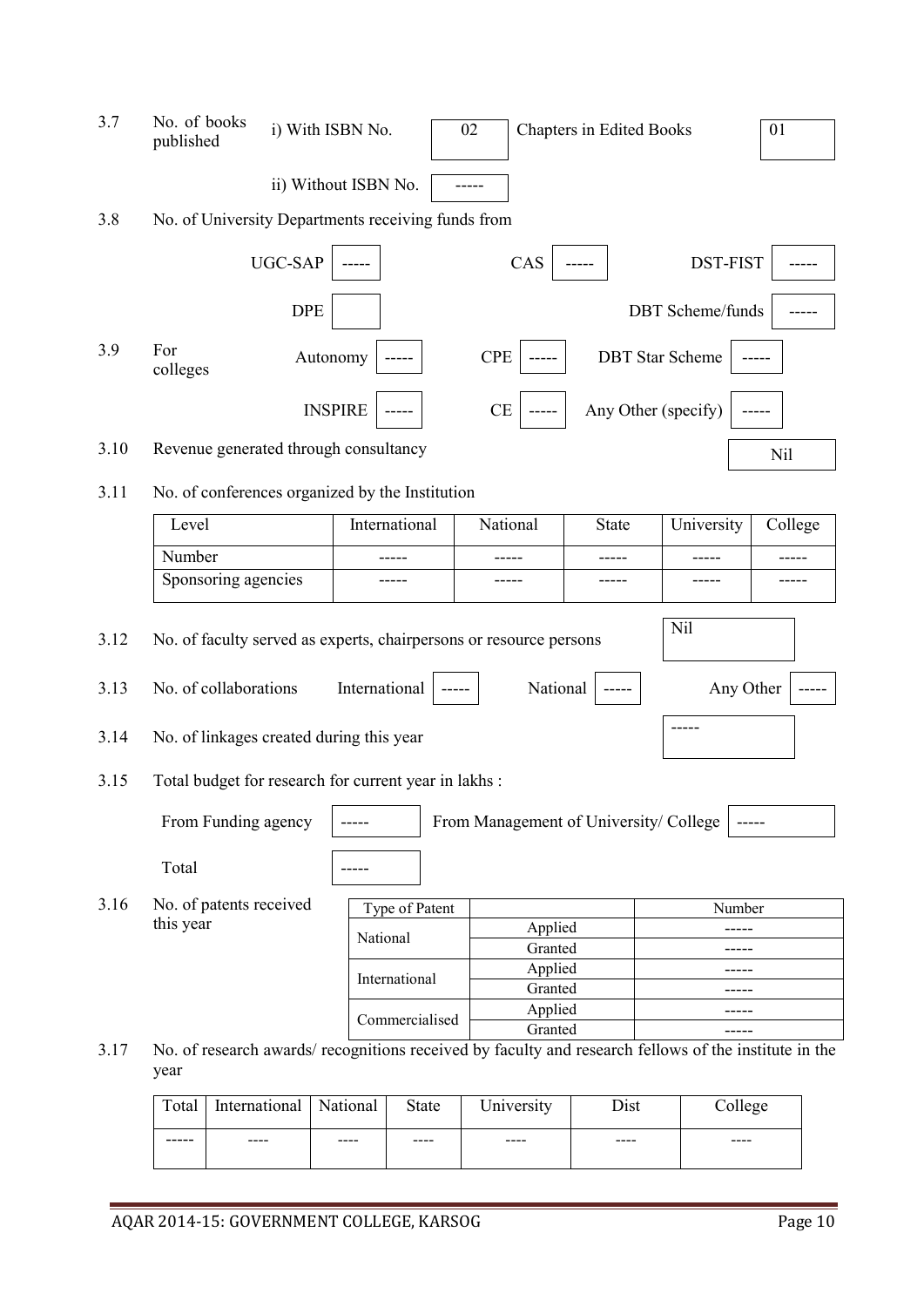| 3.18 | No. of faculty from the Institution who are Ph. D. Guides                                                                                                             |
|------|-----------------------------------------------------------------------------------------------------------------------------------------------------------------------|
|      | and students registered under them                                                                                                                                    |
|      |                                                                                                                                                                       |
| 3.19 | No. of Ph.D. awarded by faculty from the Institution                                                                                                                  |
| 3.20 | No. of Research scholars receiving the Fellowships (Newly enrolled $+$ existing ones)                                                                                 |
|      | <b>SRF</b><br>Project Fellows<br><b>JRF</b><br>Any other                                                                                                              |
| 3.21 | No. of students Participated in NSS events                                                                                                                            |
|      | State level<br>University level<br>06                                                                                                                                 |
|      | International level<br>National level<br>04                                                                                                                           |
| 3.22 | No. of students Participated in NCC events                                                                                                                            |
|      | State level<br>University level<br>40                                                                                                                                 |
|      | International level<br>National level<br>29                                                                                                                           |
| 3.23 | No. of Awards won in NSS:                                                                                                                                             |
|      | University level<br>State level                                                                                                                                       |
|      | National level<br>International level                                                                                                                                 |
| 3.24 | No. of Awards won in NCC:                                                                                                                                             |
|      | State level<br>University level                                                                                                                                       |
|      | International level<br>National level<br>07                                                                                                                           |
| 3.25 | No. of Extension activities organized                                                                                                                                 |
|      | College Forum<br>University Forum<br>02                                                                                                                               |
|      | <b>NCC</b><br><b>NSS</b><br>Any Other<br>04<br>02<br>01                                                                                                               |
| 3.26 | Major Activities during the year in the sphere of extension activities and Institutional Social<br>Responsibility<br>• Red Ribbon Club organised AIDS awareness rally |

- NSS volunteers rendered service
- NCC/NSS/ R&R organised blood donation camp in collaboration with District Hospital Mandi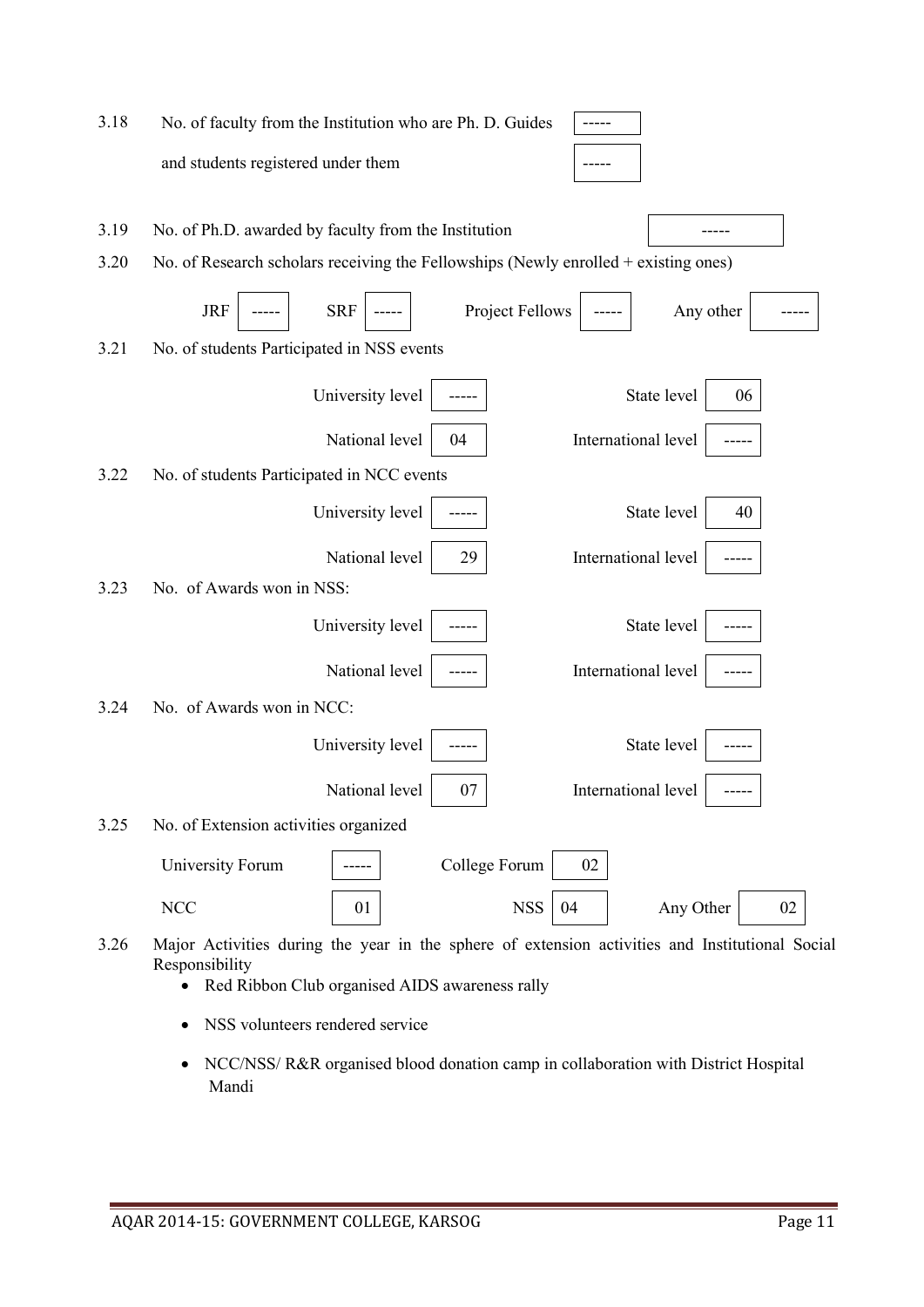# Criterion – IV

## 4. Infrastructure and Learning **Resources**

## 4.1 Details of increase in infrastructure facilities:

| Facilities                               | Existing | Newly      | Source of  | Total     |
|------------------------------------------|----------|------------|------------|-----------|
|                                          |          | created    | Fund       |           |
| Campus area                              | 7836.02  | Nil        |            | 7836.02   |
|                                          | sq       |            |            | sq meters |
|                                          | meters   |            |            |           |
| Class rooms                              | 14       | 02         | <b>PTA</b> | 16        |
|                                          |          |            |            |           |
| Laboratories                             | 07       | <b>Nil</b> |            | 07        |
|                                          |          |            |            |           |
| Seminar Halls                            | 01       | Nil        |            | 01        |
|                                          |          |            |            |           |
| No. of important equipments              |          | 01         | Student    |           |
| purchased ( $\geq 1$ -0 lakh) during the |          |            | Fund       |           |
| current year.                            |          |            |            |           |
| Value of the equipment purchased         |          | 8.02       | Student    |           |
| during the year (Rs. in Lakhs)           |          |            | Fund       |           |
|                                          |          |            |            |           |
| Others                                   |          |            |            |           |
|                                          |          |            |            |           |

4.2 Computerization of administration and library

The digital record of admissions, fee and funds and other important information is being maintained properly.

## 4.3 Library services:

|                   | Existing         |                  |                 | Newly added | Total |          |  |
|-------------------|------------------|------------------|-----------------|-------------|-------|----------|--|
|                   | No.              | Value            | No.             | Value       | No.   | Value    |  |
| <b>Text Books</b> | 2419             | 3,85,514         | Nil             | Nil         | 2419  | 3,85,514 |  |
| Reference Books   | 7582             | 1826540          | N <sub>il</sub> | Nil         | 7582  | 1826540  |  |
| e-Books           | <b>INFLIBNET</b> |                  |                 |             |       |          |  |
| Journals          |                  |                  |                 |             |       |          |  |
| e-Journals        |                  | <b>INFLIBNET</b> |                 |             |       |          |  |
| Digital Database  |                  |                  |                 |             |       |          |  |
| CD & Video        |                  |                  |                 |             |       |          |  |
| Others (specify)  |                  |                  |                 |             |       |          |  |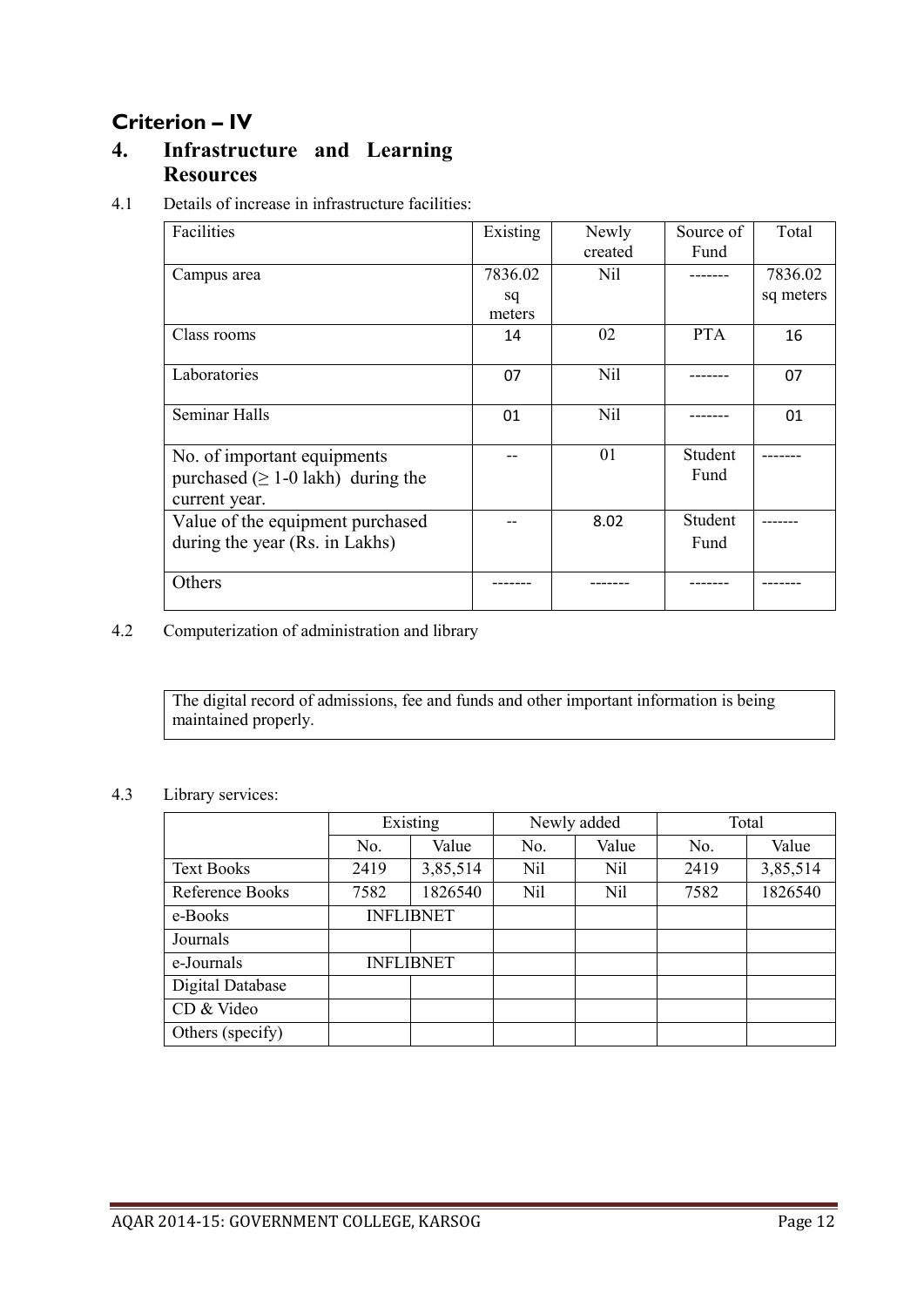## 4.4 Technology up gradation (overall)

|          | Total<br>Computers | Computer<br>Labs | Internet | <b>Browsing</b><br>Centres | Computer<br>Centres | Office | Depart-<br>ments | Others |
|----------|--------------------|------------------|----------|----------------------------|---------------------|--------|------------------|--------|
| Existing | 47                 | 32               | Yes      | 04                         | 02                  | 04     | 03               | 02     |
| Added    | 01                 | 32               | Yes      | 04                         | 02                  | 04     | 03               | 01     |
| Total    | 48                 | 32               | Yes      | 04                         | 02                  | 04     | 03               | 03     |

4.5 Computer, Internet access, training to teachers and students and any other programme for technology upgradation (Networking, e-Governance etc.)

No

- 4.6 Amount spent on maintenance in lakhs :
	-
	- ii) Campus Infrastructure and facilities
	- iii) Equipment

| i) ICT                                   | 0.58 |
|------------------------------------------|------|
| ii) Campus Infrastructure and facilities | 4.01 |
| iii) Equipment                           | 0.45 |
| iv) Others                               | 0.72 |
| <b>Total:</b>                            | 5.76 |

## Criterion – IV

## 5. Student Support and Progression

- 5.1 Contribution of IQAC in enhancing awareness about Student Support Services:
	- Information about various co-curricular and extra-curricular activities is disseminated among them in the similar manner and adequate facilities and support is provided to the students to facilitate their participation in various events for the harmonious growth and development of their personalities.
	- $\triangleright$  Relevant information is provided to the students about various scholarships/ free ships available through the college notice board, website and announcements in the classrooms. Specially designated committees guide and help the students to complete the requisite formalities thereof.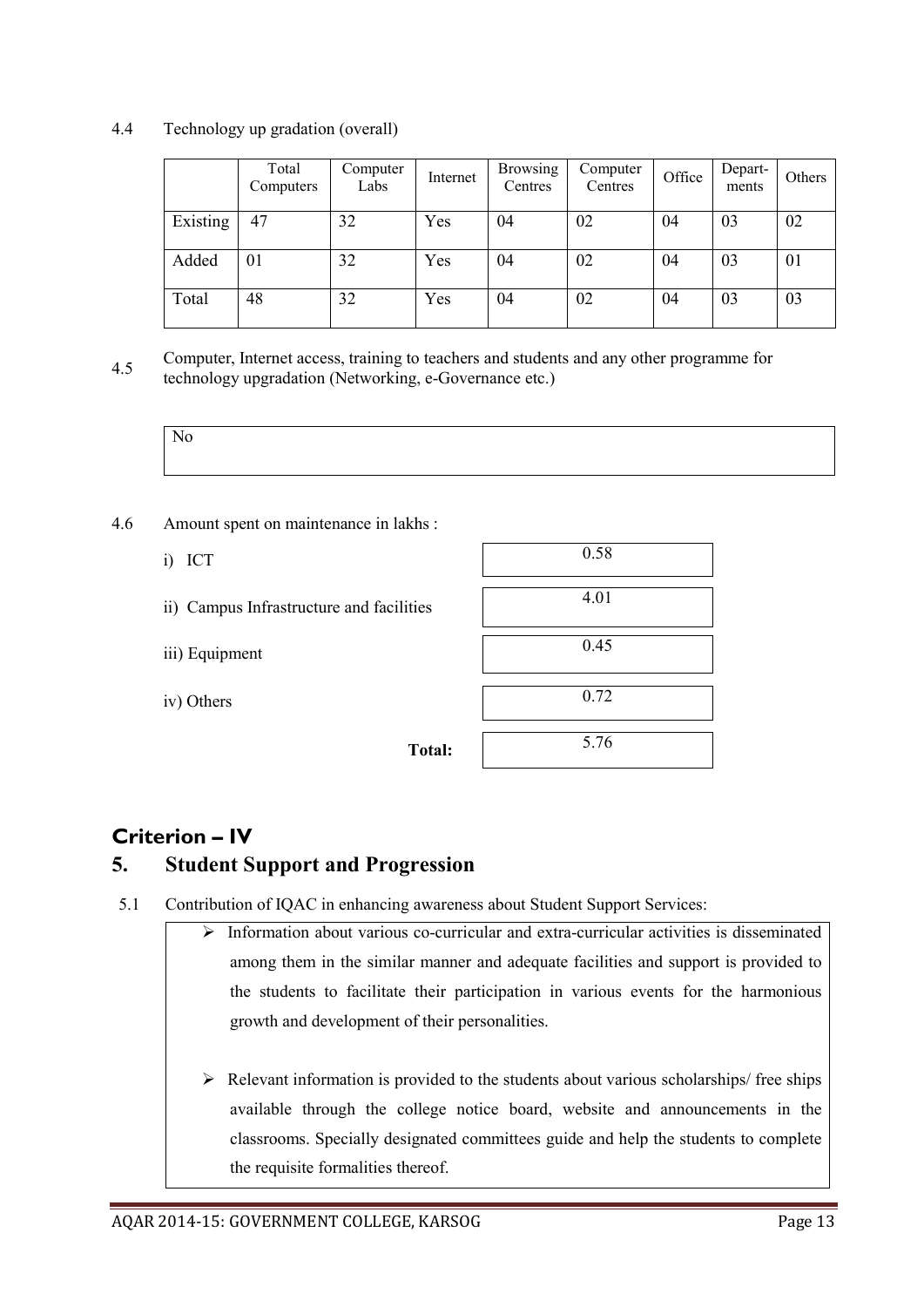5.2 Efforts made by the institution for tracking the progression

The college maintains proper record is maintained of the achievements of students in academic, co-curricular and extra -curricular activities and these are duly acknowledged in the form of awards and recognitions during the Annual Function of the college.

- 5.3 (a) Total Number of students
	- (b) No. of students outside the state ----
	- (c) No. of international students

|     | No. | 'n    |
|-----|-----|-------|
| Men | 767 | 47.17 |

|     | ational students  |       |     |       |
|-----|-------------------|-------|-----|-------|
| No  | $\mathcal{O}_{0}$ |       | No  |       |
| 767 | 47.17             | Women | 859 | 52.83 |

UG PG Ph. D. Others  $1579$  47 --- --

| Last Year $(2013)$ |              |           |            |                          |              |       |         | This Year $(2014)$ |    |     |                          |       |
|--------------------|--------------|-----------|------------|--------------------------|--------------|-------|---------|--------------------|----|-----|--------------------------|-------|
| General            | SC.          | <b>ST</b> | <b>OBC</b> | Physically<br>Challenged |              | Total | General | SC                 | ST | OBC | Physically<br>Challenged | Total |
| 1247               | 292          | $- -$     | 83         | $- -$                    |              | 1622  | 1433    | 152                | -- | 41  | --                       | 1626  |
|                    | Demand ratio |           |            |                          | Dropout $\%$ |       |         |                    |    |     |                          |       |

5.4 Details of student support mechanism for coaching for competitive examinations (If any)

There is no formal mechanism for the coaching of students for competitive examinations. However, the students are provided adequate information and support regarding competitive/ entrance exams by Career and Counselling Cell and the teachers also guide the students about the career options and avenues in a particular subject.

No. of students' beneficiaries



#### 5.5 No. of students qualified in these examinations

| <b>NET</b>           | <b>SET/SLET</b> | <b>GATE</b> | <b>CAT</b> |
|----------------------|-----------------|-------------|------------|
| ---                  | $---$           | ---         | ---        |
| IAS/IPS etc          | State PSC       | <b>UPSC</b> | Others     |
| $\hspace{0.05cm}---$ | $---$           | ---         | ---        |

## 5.6 Details of student counselling and career guidance

- $\triangleright$  Information about various career avenues is provided to the students by displaying the relevant information on a notice board designated for the purpose.
- $\triangleright$  Career opportunities available in different subjects, courses are communicated to the students by the concerned teachers in the course of class room teaching.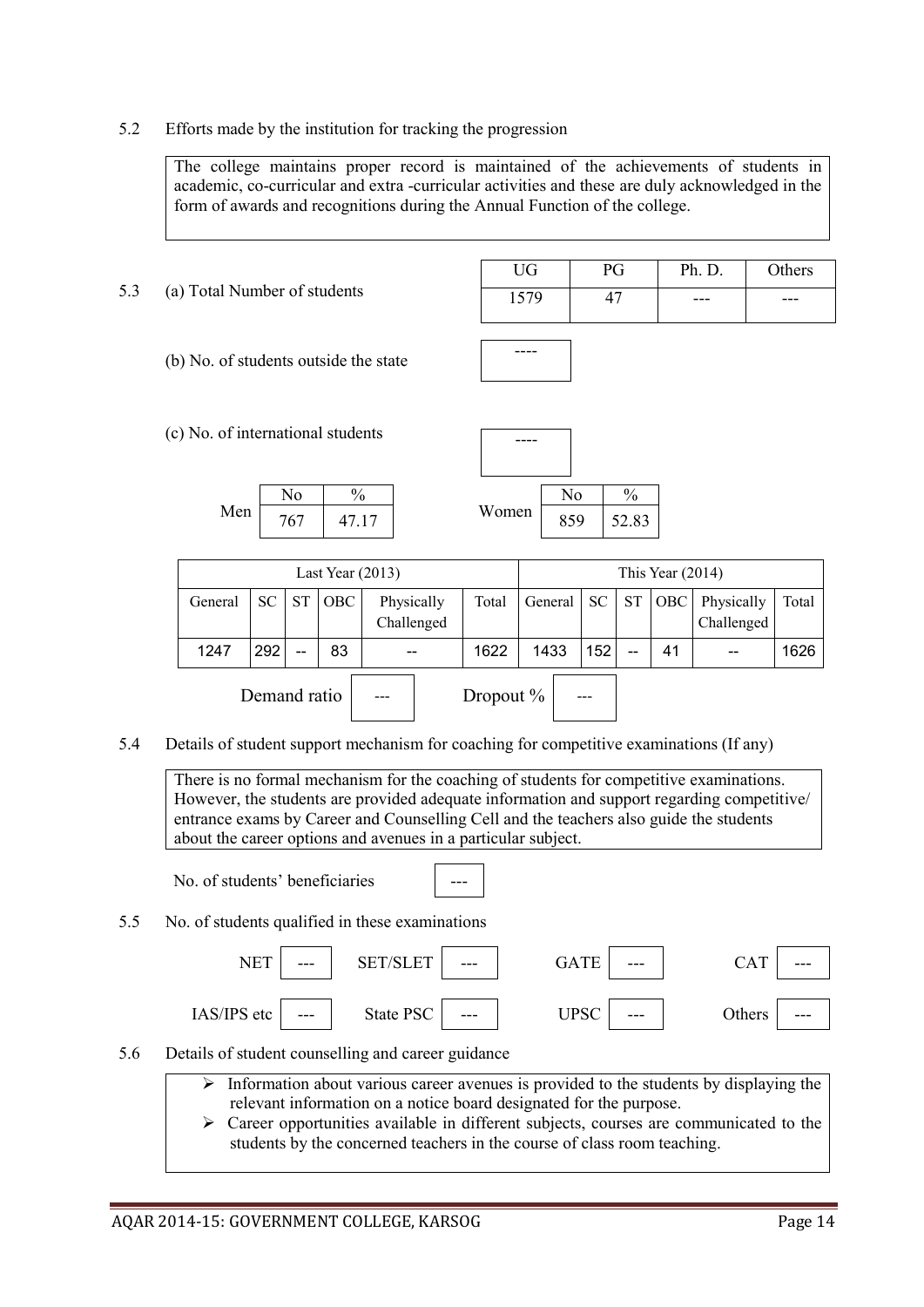No. of students benefitted --



5.7 Details of campus placement:

| <b>On</b> campus                   |                                    |                                     | <b>Off Campus</b>         |
|------------------------------------|------------------------------------|-------------------------------------|---------------------------|
| Number of<br>Organizations Visited | Number of Students<br>Participated | Number of<br><b>Students Placed</b> | Number of Students Placed |
|                                    |                                    |                                     |                           |

5.8 Details of gender sensitization programmes

No special programme were organised but students are motivated towards gender sensitization in various occasions

## 5.9 Students Activities

5.9.1 No. of students participated in Sports, Games and other events

| State/ University level   87   National level   02   International level   ---                                                                                                  |  |  |  |  |  |
|---------------------------------------------------------------------------------------------------------------------------------------------------------------------------------|--|--|--|--|--|
| No. of students participated in cultural events                                                                                                                                 |  |  |  |  |  |
| State/ University level $\begin{vmatrix} 65 \end{vmatrix}$ National level $\begin{vmatrix} -1 \\ -1 \end{vmatrix}$ International level $\begin{vmatrix} -1 \\ -1 \end{vmatrix}$ |  |  |  |  |  |
| No. of medals /awards won by students in Sports, Games and other events                                                                                                         |  |  |  |  |  |

5.9.2 No. of medals /awards won by students in Sports, Games and other events

| Sports: | State/University level $\begin{vmatrix} 03 \\ 1 \end{vmatrix}$ National level $\begin{vmatrix} -1 \\ -1 \end{vmatrix}$ International level $\begin{vmatrix} -1 \\ -1 \end{vmatrix}$ |  |  |  |
|---------|-------------------------------------------------------------------------------------------------------------------------------------------------------------------------------------|--|--|--|
|         | Cultural: State/University level 03 National level --- International level ---                                                                                                      |  |  |  |

5.10 Scholarships and Financial Support

|                                                                         | Number of students | Amount (in Rs.) |
|-------------------------------------------------------------------------|--------------------|-----------------|
| Financial support from institution                                      |                    |                 |
| Financial support from government                                       | 224                | 740610          |
| Financial support from other sources                                    |                    |                 |
| Number of students who received International/<br>National recognitions |                    |                 |

5.11 Student organised / initiatives:

| Fairs: | State/University level   ---   National level   ---   International level   ---                             |  |  |  |
|--------|-------------------------------------------------------------------------------------------------------------|--|--|--|
|        | Exhibition: State/University level $\Big $ --- National level $\Big $ ---   International level $\Big $ --- |  |  |  |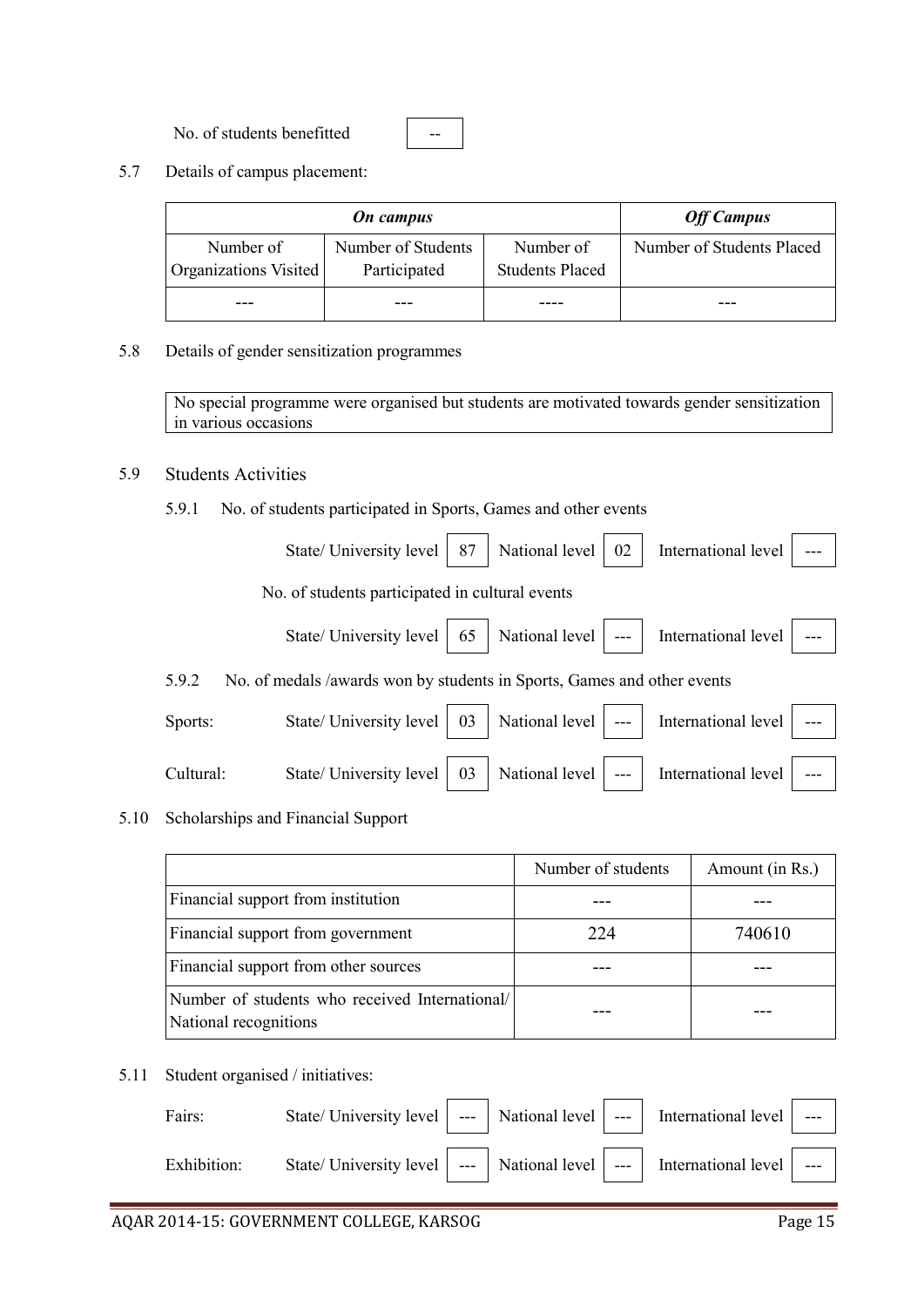5.12 No. of social initiatives undertaken by the students

| --- |
|-----|
|     |
|     |
|     |

5.13 Major grievances of students (if any) redressed:

# Criterion – VI

## 6. Governance, Leadership and Management

6.1 State the Vision and Mission of the institution

The institution's vision is to achieve excellence and attain noble character through education. The mission statements of the institution are:

Nil

- *To contribute richly to the development of the quality of the life of rural youths.*
- *To foster value based qualities like discipline, character-building, tolerance, humility and commitment.*
- *To encourage curiosity, innovative approach and scientific temperament.*
- *To incorporate high-tech techniques to enhance the skills of the students.*
- *To stimulate academic activity with integrated personality development.*

## 6.2 Does the Institution has a management Information System

The college does not have any specific MIS in place but the academic and administrative data is stored in the computer to evaluate, analyze for further work of the institution.

- 6.3 Quality improvement strategies adopted by the institution for each of the following:
- 6.3.1 Curriculum Development

The BOS is the statutory body responsible for development of curriculum for Undergraduate courses.

## 6.3.2 Teaching and Learning

- $\triangleright$  Every department is encouraged to use latest ICT for improvement of Teaching– Learning Process.
- $\triangleright$  They are also encouraged to conduct seminars in the department regularly.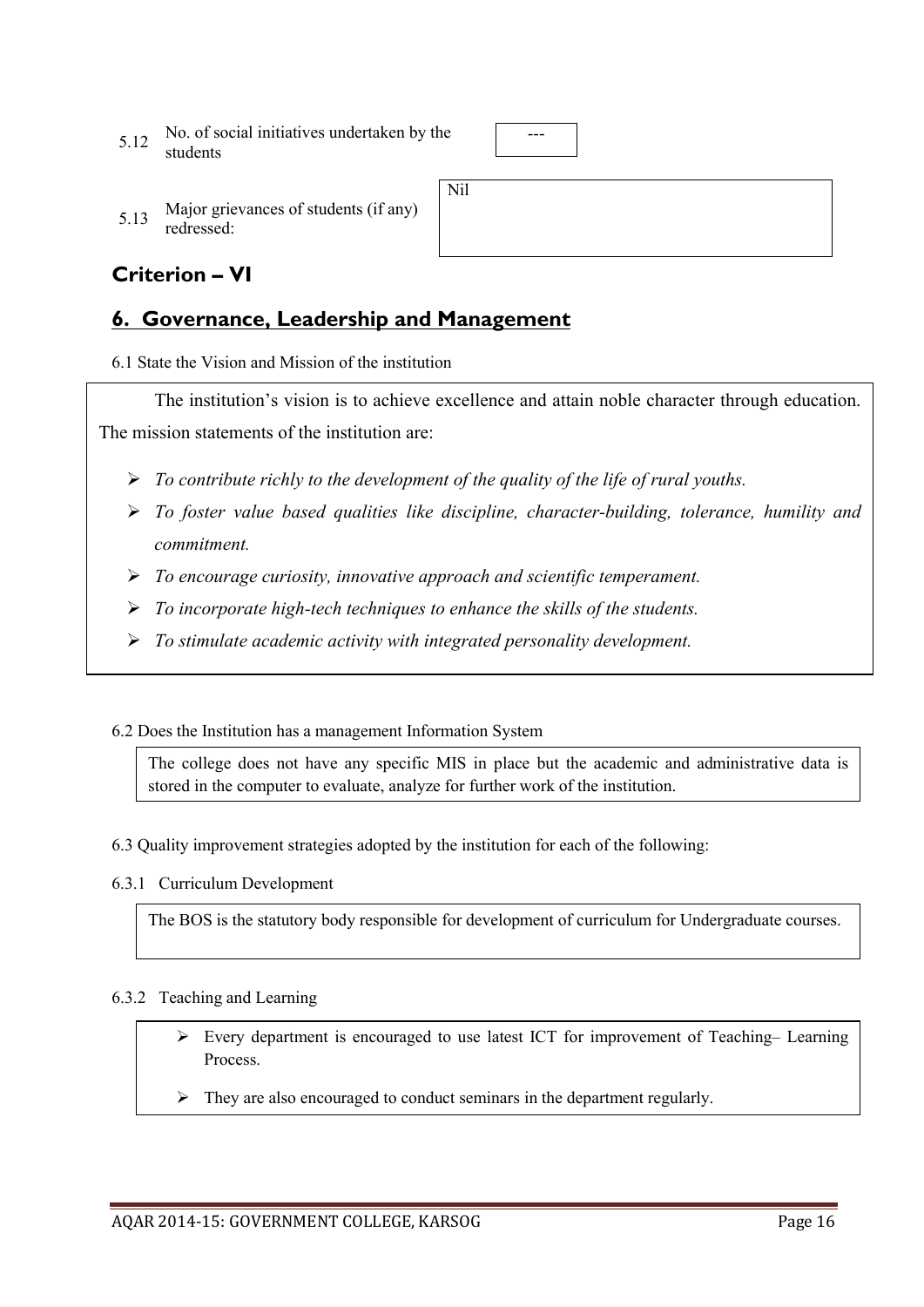## 6.3.3 Examination and Evaluation

| ➤ | The evaluation methodology is formulated by the affiliating University itself. The college                              |
|---|-------------------------------------------------------------------------------------------------------------------------|
|   | evaluates the students by conducting Mid-Term Tests, Class Tests and Oral Tests.                                        |
|   | $\triangleright$ The examination process and Internal Assessment system is totally transparent and<br><i>impartial.</i> |
|   | $\triangleright$ The results are displayed on the notice board for a stipulated period for students to raise            |

#### 6.3.4 Research and Development

NIL

6.3.5 Library, ICT and physical infrastructure / instrumentation

- $\triangleright$  Almost all the departments use ICT for effective teaching.
- > Two rooms arranged for the students of Department of English.
- $\triangleright$  Library is partially automated.
- $\triangleright$  A number of state-of-the-art laboratory equipments have been added to the Science labs.

#### 6.3.6 Human Resource Management

The faculty members having computer proficiency are given several crucial academic and administrative responsibilities.

#### 6.3.7 Faculty and Staff recruitment

- $\triangleright$  The teaching faculty is recruited by the HPPSC and appointed by the Department of Higher Education, Government of Himachal Pradesh.
- $\triangleright$  The temporary lecturers are appointed by the college authority for smooth completion of courses.

#### 6.3.8 Industry Interaction / Collaboration

No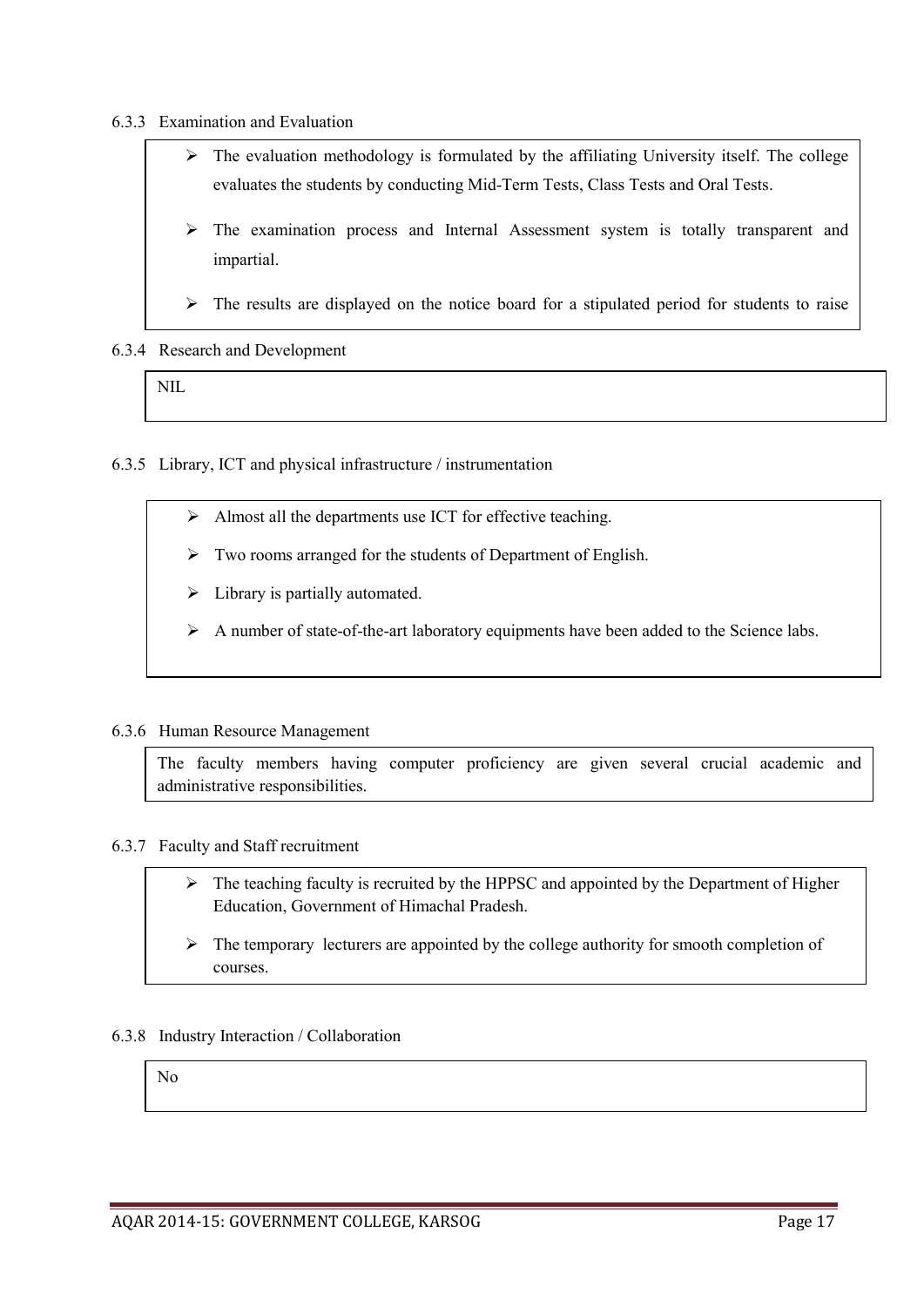#### 6.3.9 Admission of Students

The admission is done on merit basis in CBCS under RUSA. The minimum eligibility criterion followed is 33% in B.A. and 45% in B.Sc. and B.Com. Admission process is completely transparent and it is systematically administered on roll-on basis. It takes into account the applicable norms and policies of reservation standards for students of weaker sections. There is provision of 15% reservation for SC and 7.5% for ST students. A relaxation of 5% in the minimum cut off percentage is available to SC/ST/Disabled candidates and up to three years relaxation in age in admission to the SC/ST candidates.

The Institution ensures due representation from both genders and weaker sections like IRDP and takes steps to encourage the gender equity as it is co-educational institute. There is an exemption of the tuition fee from the students having more than 40% disability and the girl students.

6.4 Welfare schemes for

| Teaching | As per the norms decided by the HP Government          |
|----------|--------------------------------------------------------|
| Non      | As per the norms decided by the HP Government          |
| teaching |                                                        |
| Students | Scholarships are awarded to SC/ST/OBC students and the |
|          | meritorious students                                   |
|          |                                                        |

6.5 Total corpus fund generated

6.6 Whether annual financial audit has been done Yes

| ۱. |  |
|----|--|
|----|--|

6.7 Whether Academic and Administrative Audit (AAA) has been done?

Nil

| Audit Type     | External |        | Internal        |           |
|----------------|----------|--------|-----------------|-----------|
|                | Yes/No   | Agency | Yes/No          | Authority |
| Academic       | No       |        | N <sub>il</sub> |           |
| Administrative | No       |        | Nil             |           |

6.8 Does the University/ Autonomous College declare results within 30 days?

| For UG Programmes | Yes<br>No             |
|-------------------|-----------------------|
| For PG Programmes | Yes<br>N <sub>0</sub> |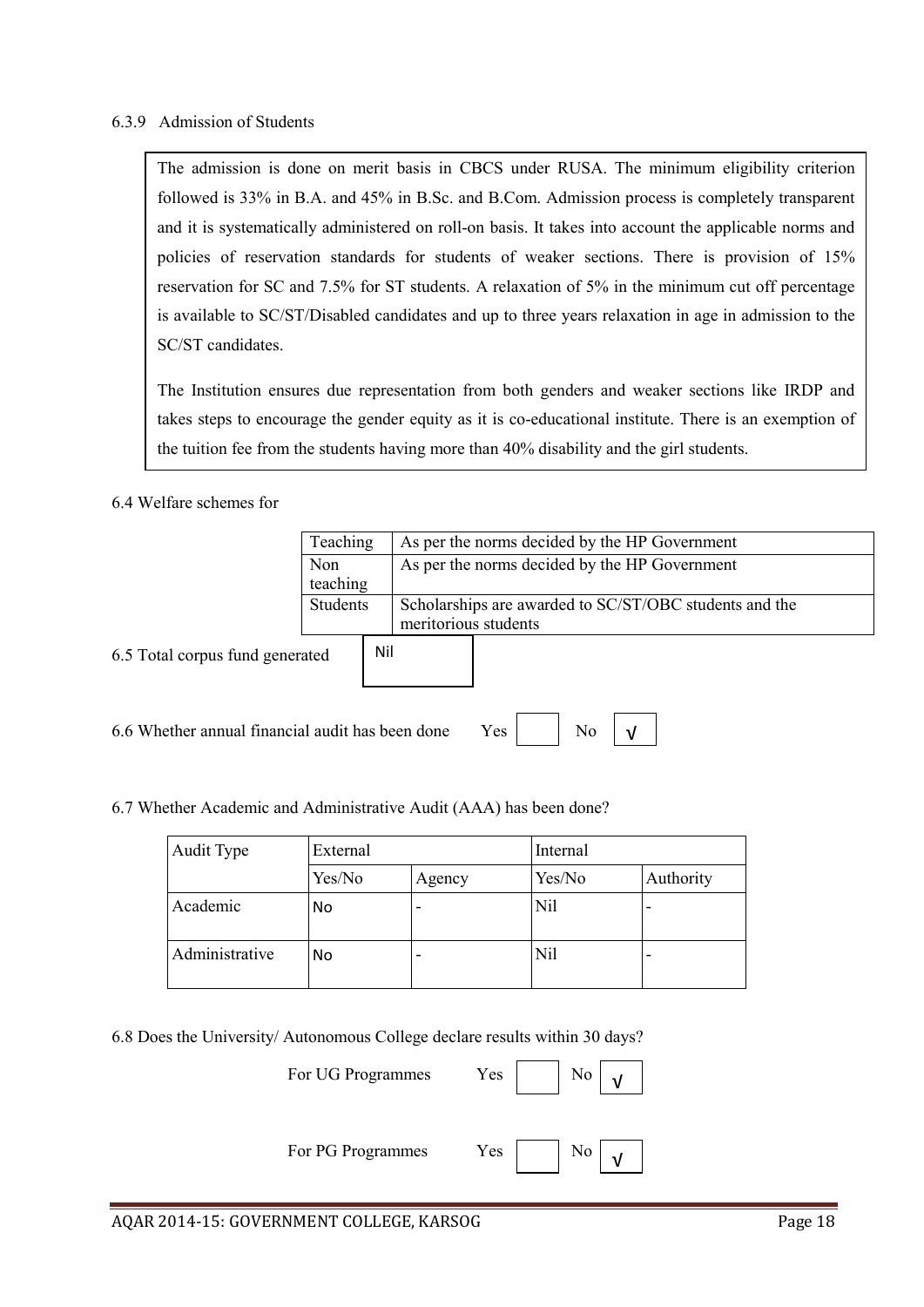#### 6.9 What efforts are made by the University/ Autonomous College for Examination Reforms?

Not Applicable.

6.10 What efforts are made by the University to promote autonomy in the affiliated/constituent colleges?

Not Applicable.

6.11 Activities and support from the Alumni Association

Alumni Association proposed MA in Hindi, History and Political Science in near future.

6.12 Activities and support from the Parent–Teacher Association

The General House Meeting of Parent Teacher Association meeting is done in the beginning of the session and the parents are informed about the progress of their wards. The association also helps in generating the fund to improve the infrastructure and pay for the remuneration of teachers on temporary basis.

6.13 Development programmes for support staff

Various developmental and welfare schemes of the state govt. available for the support staff are made readily available to them.

6.14 Initiatives taken by the institution to make the campus eco-friendly

 $\triangleright$  The Plantation Drive is done to make the campus clean and green.

 $\triangleright$  NSS and Rovers and Rangers Units of the college maintain the college campus.

## Criterion – VII

## 7. Innovations and Best Practices

- 7.1 Innovations introduced during this academic year which have created a positive impact on the functioning of the institution. Give details.
	- Upgrading of ICT infrastructure in the college has improved the access of faculty staff
	- $\triangleright$  Providing students the state-of-the-art teaching-learning technology in tune with the changing scenario of higher education in the state and elsewhere.
	- $\triangleright$  Making available the books through Book Bank to the needy students.
	- $\triangleright$  Organising various competitions that enhance the creativity of the students
- 7.2 Provide the Action Taken Report (ATR) based on the plan of action decided upon at the beginning of the year

Please see 2.15 above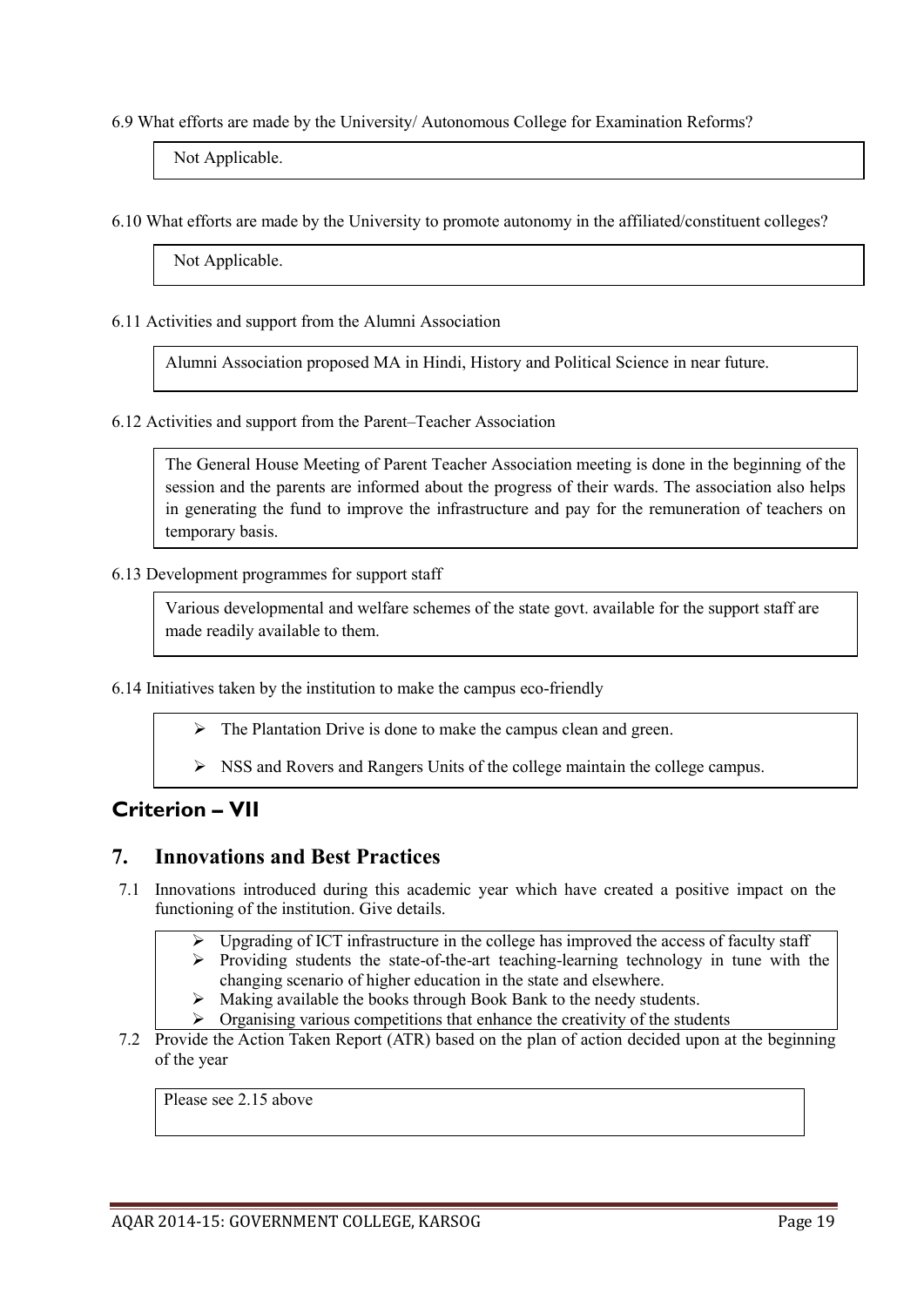- 7.3 Give two Best Practices of the institution *(please see the format in the NAAC Self-study Manuals)*
	- $\triangleright$  Providing the ICT enabled teaching-learning aids to enhance the learning skills of the students and encouraging the students to present their seminars through powerpoint presentations
	- $\triangleright$  Inculcating an awareness towards the community and orientating the students through extension activities
	- $\triangleright$  Conducting Theatre Workshop for the overall development of the students where they learn to explore their latent talent

*\*Provide the details in annexure (annexure need to be numbered as i, ii,iii)* 7.4 Contribution to environmental awareness / protection

- Plantation Drives organised by NSS/ R&R/ Eco Club
- $\triangleright$  Sensitisation of people regarding cleanliness through Swachh Bharat Abhiyan
- $\triangleright$  Awareness campaigns through skits to protect the environment

7.5 Whether environmental audit was conducted?  $\overrightarrow{Y}$  Nes  $\overrightarrow{N}$  No



7.6 Any other relevant information the institution wishes to add. (for example SWOT Analysis)

No please

## 8. Plans of institution for next year

- $\triangleright$  To extend the existing building by constructing additional block
- $\triangleright$  To provide additional teaching posts
- $\triangleright$  To promote ICT in teaching
- $\triangleright$  To focus on training of NCC students for Jobs in Indian Army
- $\triangleright$  To organise inter- college Events so as to promote extra-curricular activities among students
- $\triangleright$  To focus on extra-curricular activities for the students
- $\triangleright$  To promote participation of faculty in faculty development programmes and to promote research.

*Name: Dr. Gulshan Mahajan Name: Dr. Kamal Kant Dated: August 25, 2017 Dated: August 25, 2017*

*Signature of the Coordinator, IQAC Signature of the Chairperson, IQAC*